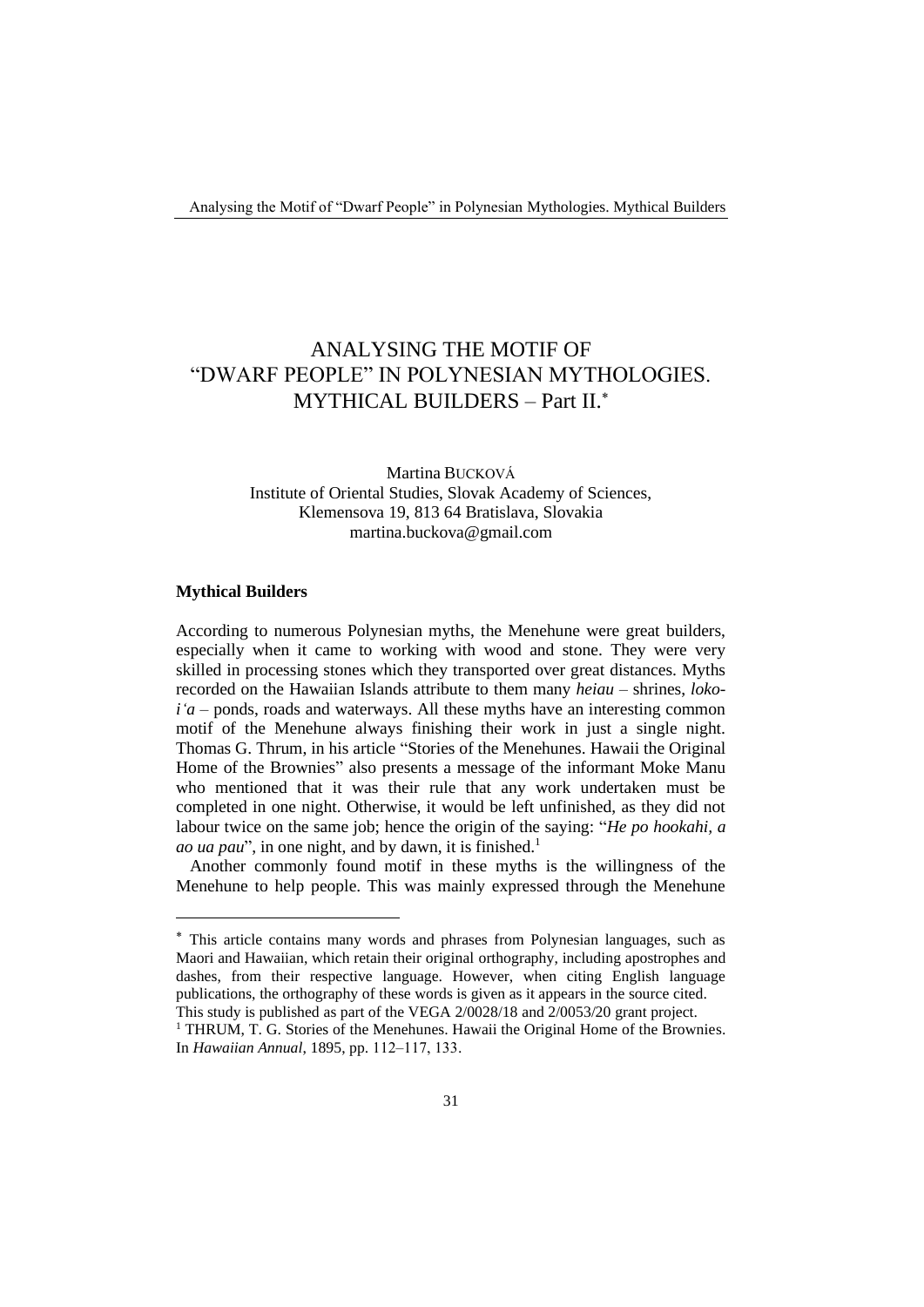building various structures for local people while the only reward they wanted for their work was food.

Their building efforts can be divided into numerous categories. Most of them were shrines which were usually built at the request of local chieftains. Examples of shrines like this are for instance Elekuna, Polihale, Kapa-ula, Malae, Poli-ahu and Kailioahaia on the island Kaua'i; Kiha-wahune on Niihau; Mauoki, Upo, Kukaoo and Kapukapuakea on O'ahu; Haleokane and Puukini on Maui; Na-pule and Mookini on Hawai'i, and Ili'ili'opae on the island of Molokai. According to tradition, the Menehune built these shrines using stone which they brought by hand from a great distance.<sup>2</sup>

Thomas G. Thrum in his study "Tales from the Temples" also names the goddess Hina's shrine Pakui near Wailuku on the island of Maui which was built during a single night from stones brought all the way from the shore of Paukukalo.<sup>3</sup>

An example of their work is the shrine of Mookini which is situated on the coast of Kohala on the island of Hawai'i (picture 1). This shrine is built on an elevated grassy plain. The stones used to build it come from the valley of Pololu, which is located about 20 kilometres away from the shrine. According to tradition, the Menehune transported stones from the valley by means of a human chain which spanned the whole distance between the valley and the shrine. All the stones required were supposedly transported during a single night and the shrine – *heiau* was also built during just a single night.

There is a shrine on the coast of the island Molokai called Ili'ili'opae (picture 2) which is the second-largest *heiau* on the Hawaiian Islands and according to tradition was also built by the Menehune.

Other than shrines, the Menehune are also credited with building numerous ponds. Alekoko on the island of Kaua'i is probably the most famous of these ponds.<sup>4</sup>

Its banks are made from massive stones which, according to myths, were transported by means of a human chain stretching from Makaweli to Niumalu, where the pond is located to this day (picture  $3$ ).<sup>5</sup> This so-called Menehune pond was built by diverting the river Huleia by building a stone dam spanning 274 metres.

<sup>2</sup> THRUM, T. G. Who or What Where the Menehunes. In *Hawaiian Annual,* 1929, pp. 86–87.

<sup>3</sup> THRUM, T. G. Tales from the Temples. In *Hawaiian Annual,* 1909, p. 40.

<sup>4</sup> Some sources call him by the names Lihue or Niumalu.

<sup>5</sup> RICE, W. H. *Hawaiian Legends*, p. 36.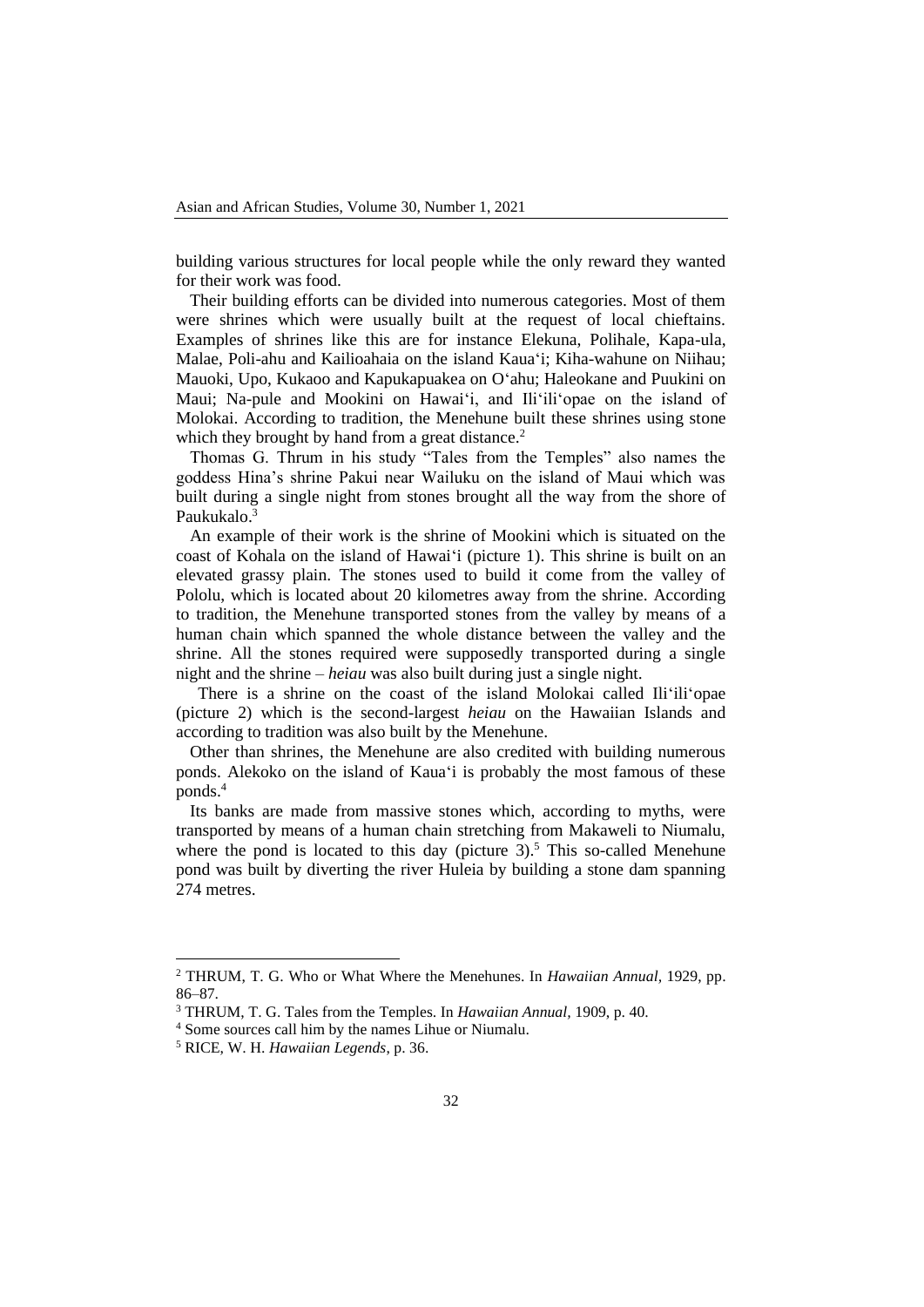Hawaiian mythology also attributes many crucial waterways to the Menehune. We have records of many myths which describe events connected with their construction.

One version of a myth about a waterway on the island of Kaua'i is presented in William H. Rice's book "Hawaiian Legends". The chieftain Ola was greatly worried about his people lacking the water required to water their crops. Wishing to solve this problem, Ola consulted his *kahuna* (priest), Pi, who gave him this advice: "Establish a *kapu* (taboo) so that no one can go out of his house at night. Then I shall summon the Menehune to build a stone waterway around the point of the Waimea River so that your people will always have an abundant water supply." Ola established the *kapu*. No man, woman, or child, was to go out of his house at night. Then Pi summoned the Menehune to come from foreign lands and make the waterway in one night. The Menehune fulfilled their promise. This watercourse is still called Kiki-a-Ola and is still standing on the island Kaua'i (picture 4).<sup>6</sup>

A slightly different version is presented in Thomas G. Thrum's book "Hawaiian Folktales". "Pi was an ordinary man living in Waimea, Kauai, who wanted to construct a *mano*, or dam, across the Waimea River and a watercourse therefrom to a point near Kikiaola.<sup>7</sup> He went up to the mountains and ordered all the Menehunes that were living near Puukapele to prepare stones for the dam and watercourse. Menehune agreed. The Menehunes were portioned off for the work; some to gather stones, and others to cut them. All the material was ready in no time, and Pi settled upon the night when the work was to be done. When the time came, he went to the point where the dam was to be built and waited. At the dead of night, he heard the noise and hum of the voices of the Menehunes on their way to Kikiaola, each of whom was carrying a stone. The dam was duly constructed, every stone fitting in its proper place, and the stone *auwai*, or watercourse, also laid around the bend of Kikiaola. Before the break of day, the work was completed, and the water of the Waimea River was turned by the dam into the watercourse on the flatlands of Waimea. When the work was finished, Pi served out food for the Menehunes, which consisted of shrimp *opae*, this being the only kind to be had in sufficient quantity to supply each with a fish to himself. They were well supplied and satisfied, and at

<sup>6</sup> RICE, W. H. *Hawaiian Legends*, pp. 45‒46.

<sup>&</sup>lt;sup>7</sup> T. G. Thrum, similarly to W. H. Rice, does not write this name using dashes, Kiki-a-Ola.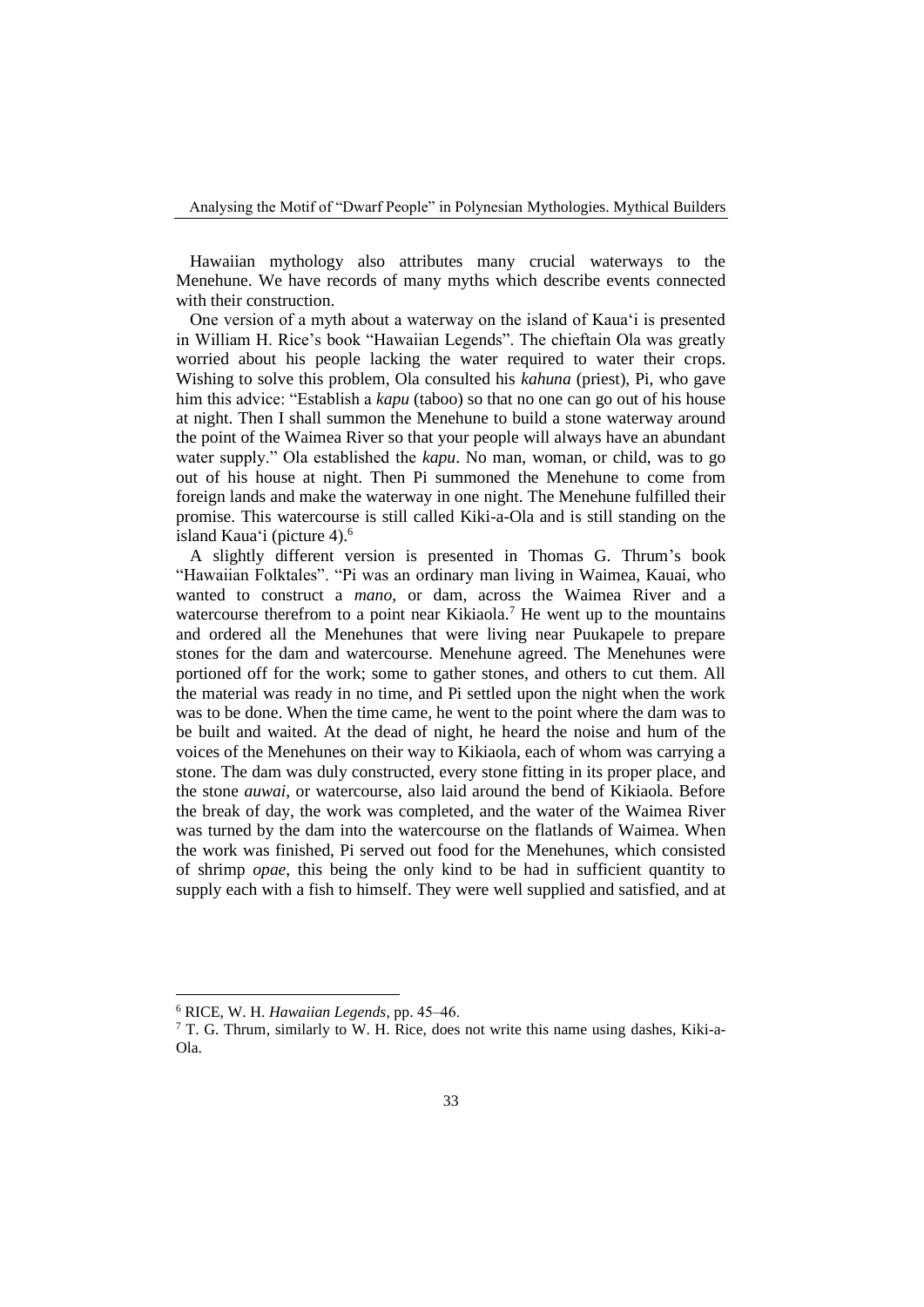dawn returned to the mountains of Puukapele. The *auwai*, or watercourse, of Pi is still to be seen at Kikiaola".<sup>8</sup>

Thrum's informant Kaiwa also mentions this event and says that they built the canal during a full moon. It is said that they stood in line from above the source of the watercourse of Kikiaola to below Polihale, and each stone was passed hand to hand by the Menehune this long distance of some five or six miles, and yet the watercourse was completed and the water diverted by the morning of its construction. Thanks to this structure, Hawaiians who lived in the lowlands could grow taro on flooded fields.<sup>9</sup>

The chieftain Ola requested many favours from the Menehune. They fulfilled these requests and built many structures on the island of Kaua'i. Some of them, such as the stone road from Waimei to the Wainiha hills, can be seen to this day. $10$ 

Near the shores of the island of Kaua'i, various stone walkways and roads, which were built by the Menehune according to tradition, can still be seen. These structures can be seen in Honapepe, Makaweli, Mana, Napali, Milolii, Nualolo and Hanapu.

Even the everyday lives of the Menehune were connected with stones. As mentioned earlier, they liked making hills from rocks just for fun or they would throw stones into the sea and then bring them back out. It was their custom to place in the streams big stones on which to pound their food. Stones like this can be seen on the island of Kaua'i, for example near the stream of the river Hanalei, near Huaia, near Mauinahina hill and above Wainihou.<sup>11</sup>

Breaking a taboo was also related to stones. Their punishment was supposed to be being turned into stone. According to Hawaiian tradition, some of the large rocks seen on the island Kaua'i are actually petrified Menehune. In the valley of Waimea, the stone named Poha'-kina-pua'a is supposed to be a petrified Menehune punished for stealing. <sup>12</sup>

Another petrified Menehune was Ka-u-ki-u-ki, who declared that he could go to the top of the hill of Kilohana and catch the legs of the moon. This boast

<sup>&</sup>lt;sup>8</sup> THRUM, T. G. *Hawaiian Folktales; a Collection of Native Legends*, pp. 110-111; THRUM, T. G. Stories of the Menehunes. Hawaii the Original Home of the Brownies. In *Hawaiian Annual*, 1895, p. 114.

<sup>&</sup>lt;sup>9</sup> THRUM, T. G. Story of the Race of People Called the Menehunes, of Kauai. Hawaiian Tradition. In *The Journal of the Polynesian Society*, 1920, Vol. 29, No. 114, pp. 70‒71.

<sup>&</sup>lt;sup>10</sup> RICE, W. H. *Hawaiian Legends*, pp. 45–46.

 $11$  Ibid., pp. 35–36.

<sup>12</sup> Ibid., p. 36.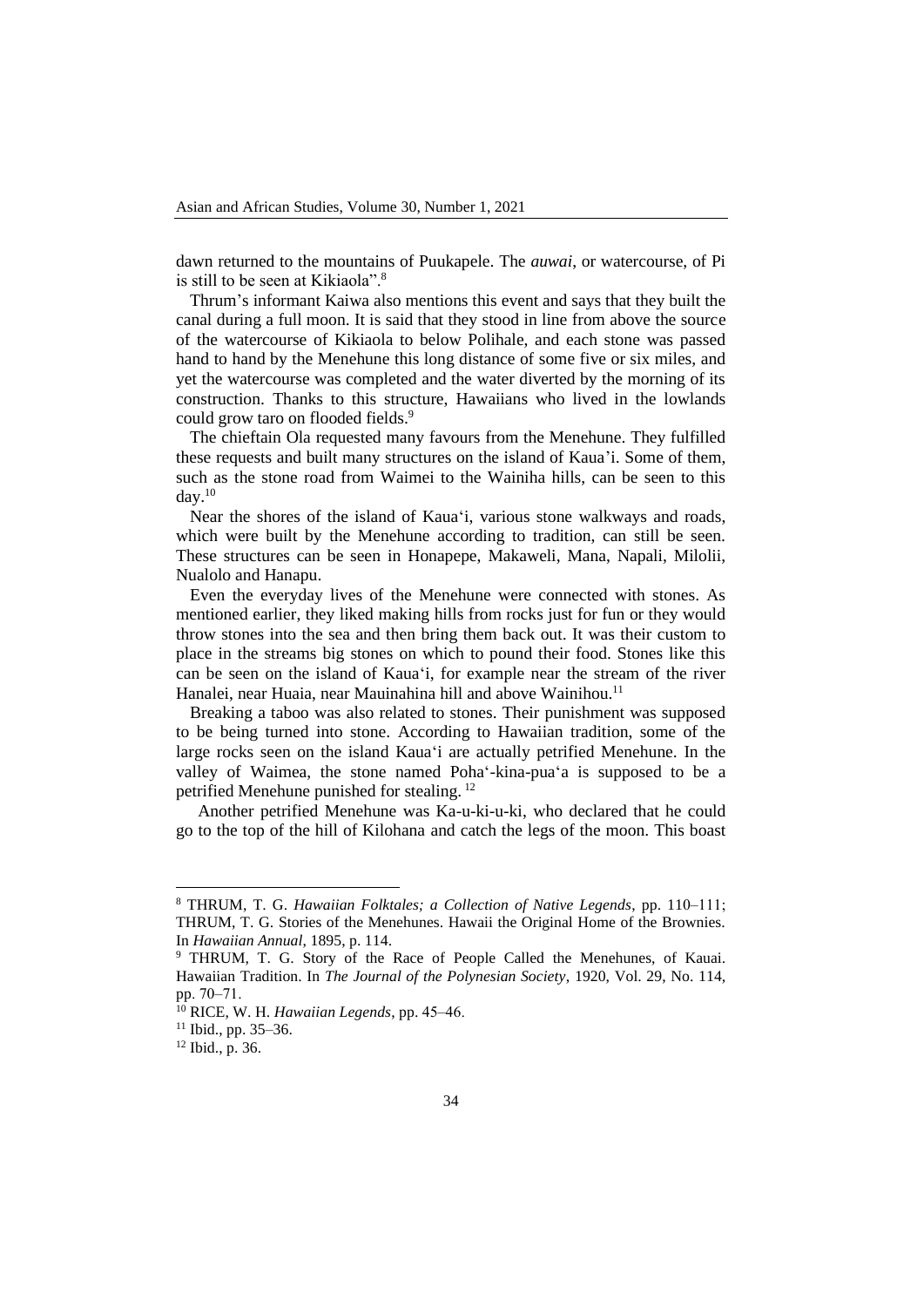was ridiculed, and when he was unable to carry it out, he was turned into stone $^{13}$ 

Other than working with stone, Menehune were also exceptionally skilled in processing wood and making canoes. Hawaiian mythology includes many myths which centre on this motif. Records of these myths were published in the book "Hawaiian Folktales" by Thomas G. Thrum. One of these myths is about Laka, who decided to search for his lost father.

His grandmother advised him to go to the mountains and look for a tree that has leaves shaped like the moon on the night of Hilo. That would be the tree used to build a canoe. Laka followed this advice and went to the mountains to find the tree for his canoe. Finding a suitable one, he began to cut it in the morning, and by sundown, he had felled it to the ground. This accomplished, he went home. Returning the next day, to his surprise, he could not find his fallen tree, so he cut down another, with the same result. Laka was thus tricked for several days. At last before cutting it, he dug a big hole on the side where the tree fell. Upon cutting the tree, it fell right into the hole or trench, as designed; then he jumped into it and lay in waiting for the person or persons who were reerecting the trees he had cut down for his canoe. While thus waiting, he heard someone talking about raising the tree and returning it to its former position, followed by someone chanting as follows:

*E ka mano a ke Akua, Ke kini o ke Akua, Ka lehu a ke Akua, Ka lalani Akua, Ka pukui Akua! E na Akua a ke kuahiwi nei, I ka mauna, I ke kualono, I ka manowai la-e, E-iho!*

O the four thousand gods, The forty thousand gods, The four hundred thousand gods, The file of gods, The assembly of gods!

<sup>13</sup> RICE, W. H. *Hawaiian Legends*, p. 39.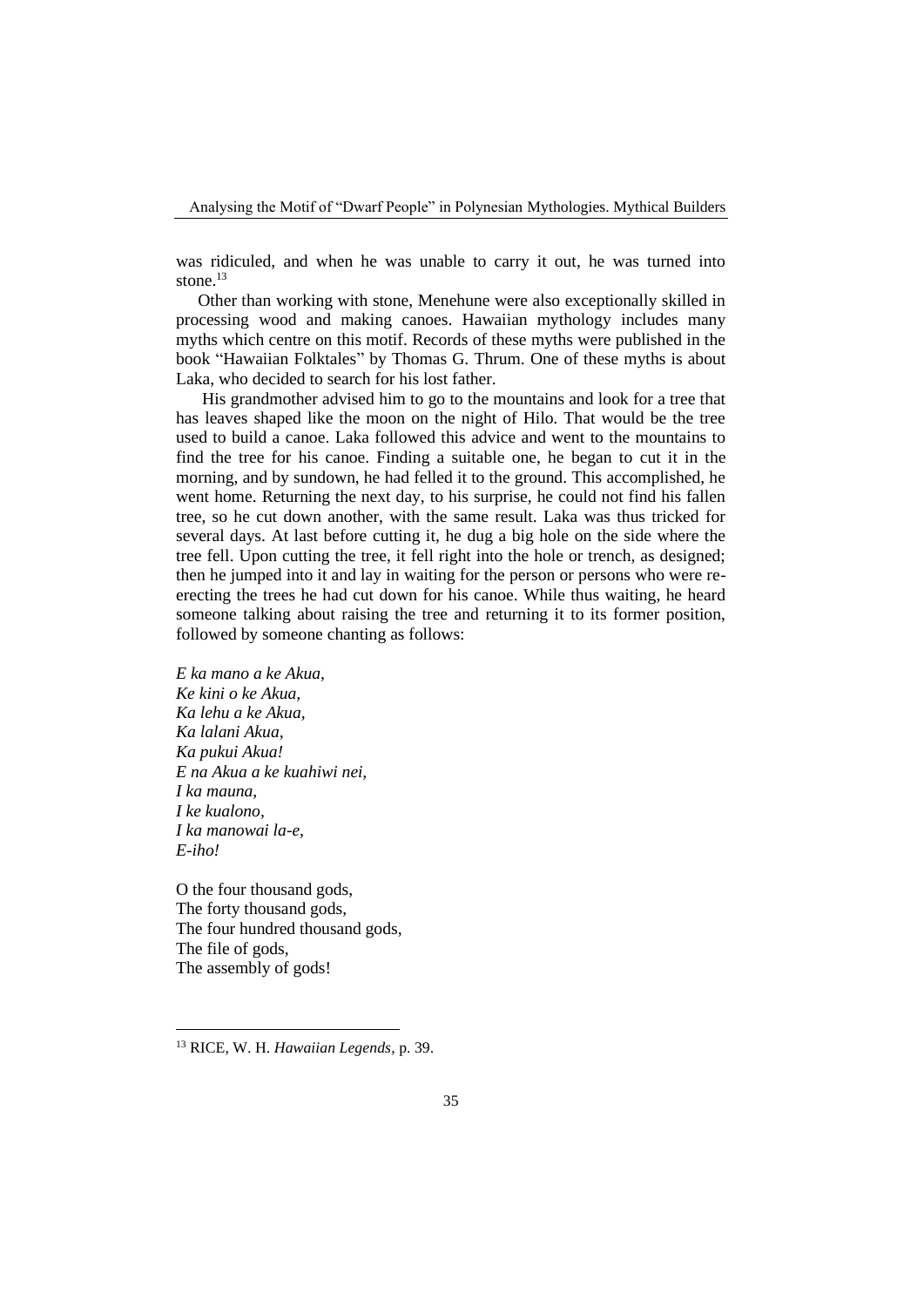O gods of these woods, Of the mountain, And the knoll, At the water-dam, Oh, come! <sup>14</sup>

When this appeal ended a short time later, the place was filled with a band of people who endeavoured to lift the tree; but it would not move. Laka then jumped out from his place of hiding and caught hold of two of the men, Mokuhalii and Kapaaikee, and threatened to kill them for raising again the trees he had cut for his canoe. Mokuhalii then told Laka that if they were killed, nobody would be able to make a canoe for him, nor would anybody pull it to the beach, but if they were spared, they would willingly do it for him, provided Laka would first build a big and long shed of sufficient size to hold the canoe and prepare sufficient food for the men. Laka gladly consenting, he released them and returned to his home and built a shed on the level ground of Puhikau. Then he went up to the woods and saw the canoe, ready and complete. The Menehunes told Laka that it would be brought to the *halau* that night. At the dead of night, the hum of the voices of the Menehunes was heard; this was the commencement of the lifting of the canoe. It was not dragged but held up by hand. The second hum of voices brought the canoe to Haloamekiei, at Pueo. And at the third hum, the canoe was carefully laid down in the *halau*. Food and fish were spread out there for the workers, the *ha* of the taro for food, and the *opae* and *oopu* for fish. At dawn, the Menehunes returned to their home. Kuahalau was the name of the *halau*, the remains of the foundation of which were to be seen a few years ago, but now it is ploughed over. The hole dug by Laka still exists.<sup>15</sup>

A similiar myth is found on the island of O'ahu. According to this version, which was also recorded by Thomas G. Thrum, the chieftain Kakae lived in the region of Wakiawa. One day his wife told him that she desired to go in search of her brother, Kahanaiakeakua, who was supposed to be living at Tahiti. Kakae thereupon ordered Kekupua to go into the woods and find a suitable tree and make a canoe for his wife for this foreign voyage. Kekupua, with a number of men, searched in the mountains without success. At night they slept in the cave at Waolani. In the dead of night, they heard the hum as of human voices but were unable to discern any person, though the voices sounded close to them. At

<sup>14</sup> THRUM, T. G. *Hawaiian Folktales; a Collection of Native Legends*, p. 113.

<sup>15</sup> Ibid., pp. 113–114; THRUM, T. G. Stories of the Menehunes. Hawaii the Original Home of the Brownies. In *Hawaiian Annual*, 1895, pp. 115–116.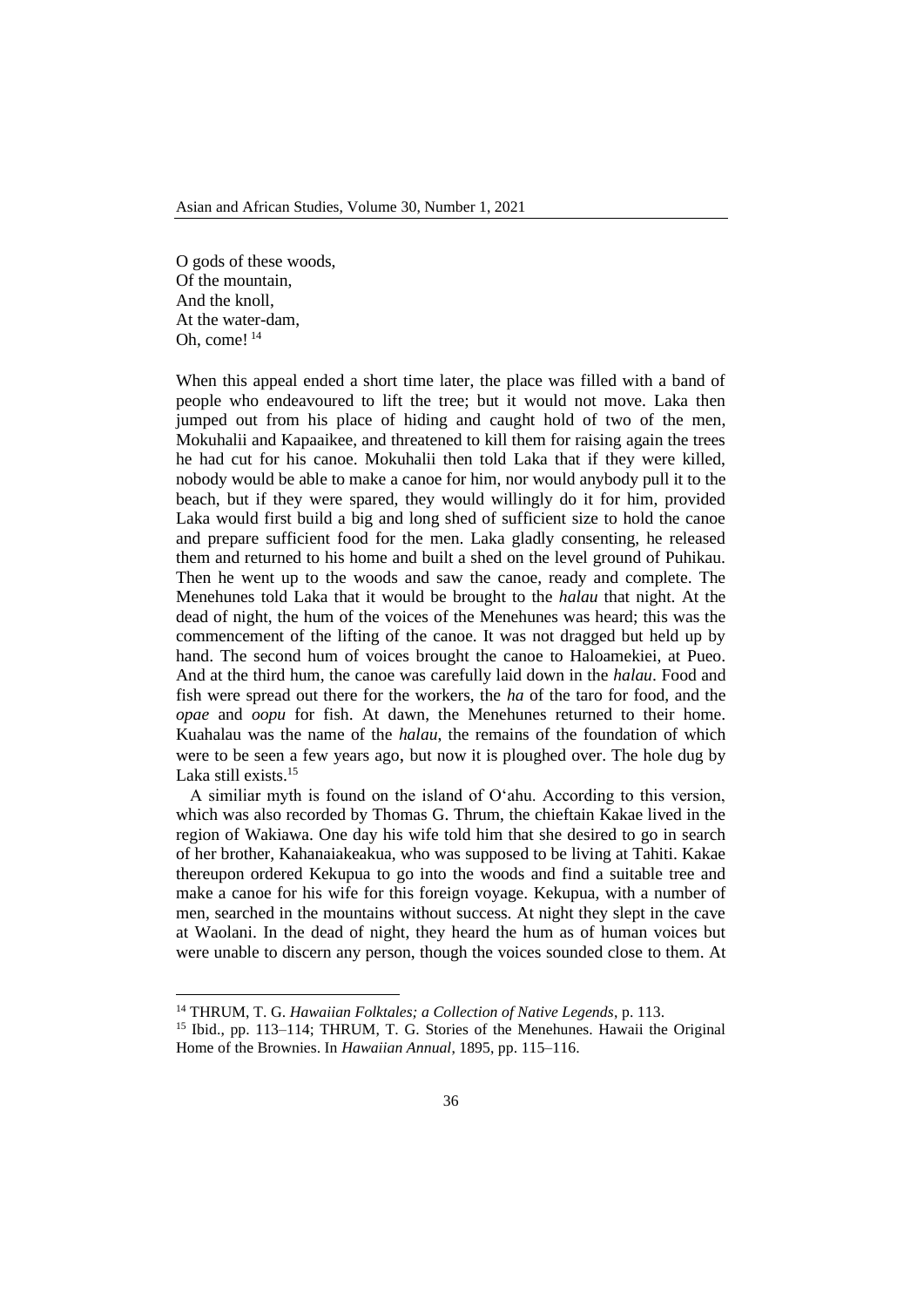dawn silence reigned again, and when the sun arose, there stood a large mound of stones, the setting of which resembled that of a *heiau*, or temple, the remains of which are said to be noticeable to this day. Kekupua and his men returned to their chief and reported their unsuccessful search for a suitable koa (Acacia koa) tree for the desired canoe, and also related the incident at Waolani. Kakae, being a descendant of the Menehunes, knew immediately the authors of the strange occurrence. He, therefore, instructed Kekupua to proceed to Makaho and Kamakela and to stay there till the night of Kane, then go up to Puunui and wait till he heard the hum and noise of the Menehunes, which would be the signal of their finishing the canoe. And thus it was; the Menehunes, having finished the canoe, were ready to pull it to the sea. Kekupua followed all these instructions faithfully. He waited till dusk, when he heard a hum, as of many voices, and proceeding farther up near the slope of Alewa he saw these wonderful people. They were like ordinary human beings but diminutive. He directed them to pull the canoe along the farther side of the Puunui stream. By this course the canoe was brought down as far as Kaalaa, near Waikahalulu, where, when daylight came, they left their burden and returned to Waolani. The canoe was left in the ditch, where it remained for many generations, and was called Kawaa-a-Kekupua (Kekupua's canoe), in honor of the servant of the chief Kakae.<sup>16</sup>

In the book "Legends of Gods and Ghosts" William D. Westervelt presents a fragment of a variation of previously mentioned myths and talks about Hawaiian Kahanai who saw signs in the sky telling him to journey after his parents. Because of this, he requested a canoe from the god Kane. Kane called Eepo and Menehune and ordered them to build a canoe for him. They built the canoe in the Waolani mountains and sailed it on the river Nuuanu in order to bring it to the shore. $17$ 

A similar motif was recorded on the island of Samoa, which is approximately 4,200 kilometres away from the Hawaiian Islands.

The myth is about a woman named Mata-iteite, who decided to search for her lost husband. She asked Tagaloa<sup>18</sup> to send her someone who could build her a proper canoe. The builders of the canoe agreed, but on the condition that while they worked in the woods, people would bring them food but would not look at them. One day, women brought them food and decided that they would secretly look at them. When the builders saw that they were being looked at, they flew

<sup>16</sup> THRUM, T. G. *Hawaiian Folktales; a Collection of Native Legends*, pp. 114–116.

<sup>17</sup> WESTERVELT, W. D. *Legends of Gods and Ghosts*, pp. 141–142.

<sup>&</sup>lt;sup>18</sup> In Samoan mythology Tagaloa was considered to be a god of creation, sky, water and woods.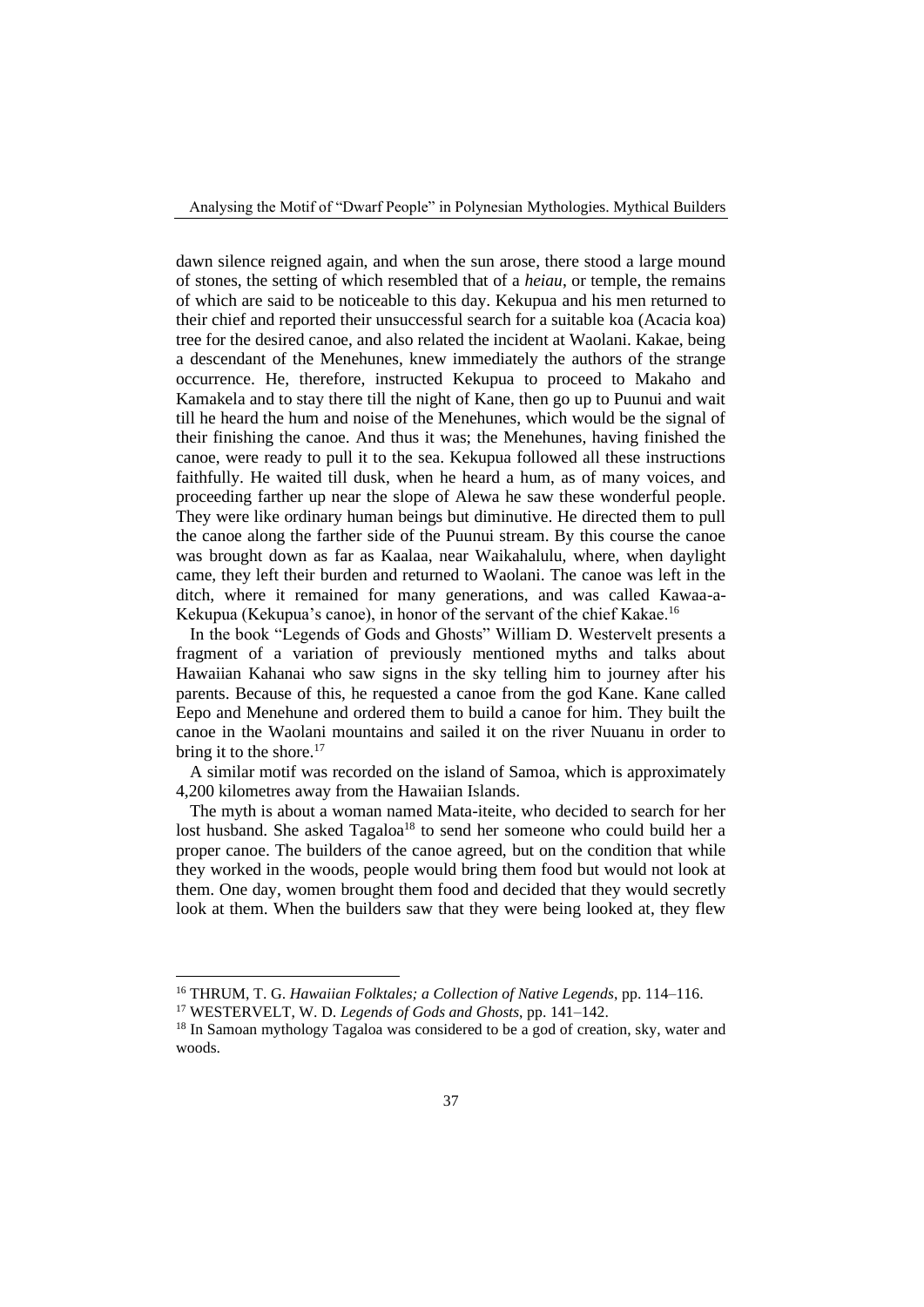away into the sky. According to the myth, these builders did not wear any clothes, did not use any tools and carved wood by using their teeth.<sup>19</sup>

Even though this myth is clearly different from its various Hawaiian versions, it is also clear that there are common motifs present, such as searching for relatives, a request to build a canoe, working in woods and food as a reward for work. The main differences are in their disappearance and flying away into the sky. In Hawaiian mythology, we can see that they are not as afraid of people and their fear is shown only by the fact that they work at night and by their being somewhat timid.

Further proof of the Menehune inhabiting the Hawaiian Islands in ancient times are myths talking about various unusual natural spots. One of the legends from the island Kaua'i is connected with such a place.

One day, as the Menehune were bathing at Lumahai, one of them caught a large fish, a ulua. The fish tried to escape, but the little man struggled bravely, and finally killed it. The man was so badly wounded, however, that his blood flowed over the spot, and turned the earth and stones red. This place is still called Ka-a-le-le, from the name of the wounded man.<sup>20</sup>

## **Other mythical ethnicities – Mu, Nawao, Patu-pai-a-rehe, and their Characteristics**

Other than the most popular mythical Menehune "dwarf people", Polynesia also had other peoples of similarly small stature. Some myths recorded on the Hawaiian Islands even state that other than the Menehune, ethnicities known as Mu, Wa, Wao and Eepa also lived there and it was, in fact, difficult to tell them apart.

The myth "The Legend of Kanehunamoku the Phantom Isle; Home of the Menehunes and the Mu" talks about how to differentiate between the Menehune and the Mu. Similar to the Menehune, the Mu are very short, stocky and active but unlike the Menehune they have beards, they are brown, their hair is shaggy and their beards and eyebrows bushy. However, the Mu were supposed to eat only bananas. the Menehune were also sometimes characterised as eating mainly bananas. In addition to that, the Mu also made their clothing from

<sup>19</sup> STUEBEL, O. *Samoanische Texte, Veröffentlichungen aus dem königlichen Museum für Völkerkunde*, 4 Bd., pp. 59–246.

<sup>20</sup> RICE, W. H. *Hawaiian Legends*, p. 38.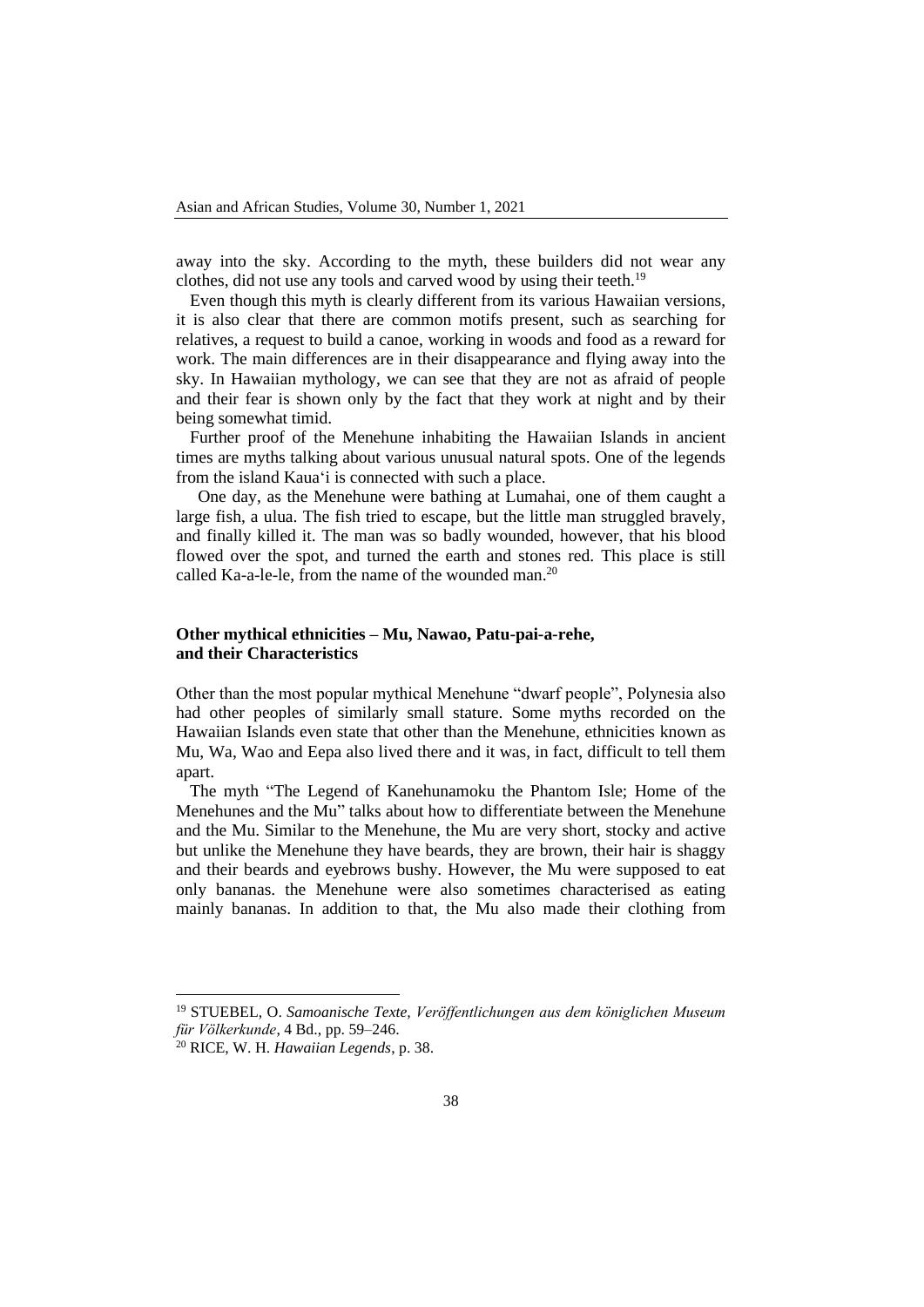banana leaves. Unlike the Mu, the Menehune were very skilled craftsmen who could work very skilfully with stone.<sup>21</sup>

It is interesting to note that while many sources say that the Menehune mainly ate bananas, the myth published by Thomas G. Thrum states that this is not true, and the staple of their diet is small fish while bananas are eaten only by the Mu.<sup>22</sup> Their speech is full of strange, uncanny grunts and cries that differ from the Hawaiian. The Mu are wild, easily frightened, and always alert and ready to escape, which they accomplish very quickly.<sup>23</sup>

Similarly, Katharine Luomala in her book "The Menehune of Polynesia and Other Mythical Little People of Oceania" presents interesting information about the Mu, which was printed in the Hawaiian newspaper Aloha Aina in the year 1893 and was translated from Hawaiian by Mary K. Pukui. The story talks about the encounter of an unknown person with the Mu. According to this story, the Mu lived near the Wainiha valley on the island of Kaua'i. Many banana as were said to grow there and that was their main source of food. Apparently, they were unusually cunning. $^{24}$ 

In 1913, an article written by John M. Lydgate was published in the Hawaiian Annual which talks about so-called "people from Laau" who lived in the northern parts of Kaua'i island in the valley of Wainiha, a deep valley with many waterfalls and springs which flow into the nearby sea. They were not Menehune but an ancient ethnicity that was characterised by their short stature and stocky bodies. Supposedly they were the first inhabitants of the island that eventually retreated into the mountains. Even though the article does not mention their name, it is clear from their description that they could probably be Mu. Their way of life was very simple; they lacked fire, clothing and domestic arts, though another account ascribes clothes of dried ti and banana leaves to them. Bananas were the staple of their diet, and they built banana-leaf huts on steep, inaccessible hillsides from where they could clearly see any intruders. At night they come to the lowlands to steal fish, poi, and roast bananas, and to snatch tapa cloths off sleepers.<sup>25</sup> A similar motif of thievery is found in a myth from Rarotonga. This myth relates how these people bathed in a spring called

<sup>21</sup> LUOMALA, K. *The Menehune of Polynesia and Other Mythical Little People of Oceania*, p. 25.

 $22$  The Legend of Kanehunamoku the Phantom Isle; Home of the Menehunes and Mu's. In *Hawaiian Almanac and Annual*. Ed. T. G. Thrum, p. 144.

<sup>23</sup> LUOMALA, K. *The Menehune of Polynesia and Other Mythical Little People of Oceania*, p. 25.

<sup>24</sup> Ibid.

<sup>25</sup> LYDGATE, J., M. The Affairs of the Wainiha Hui. In *Hawaiian Almanac and Annual*, 1913, p. 125–127.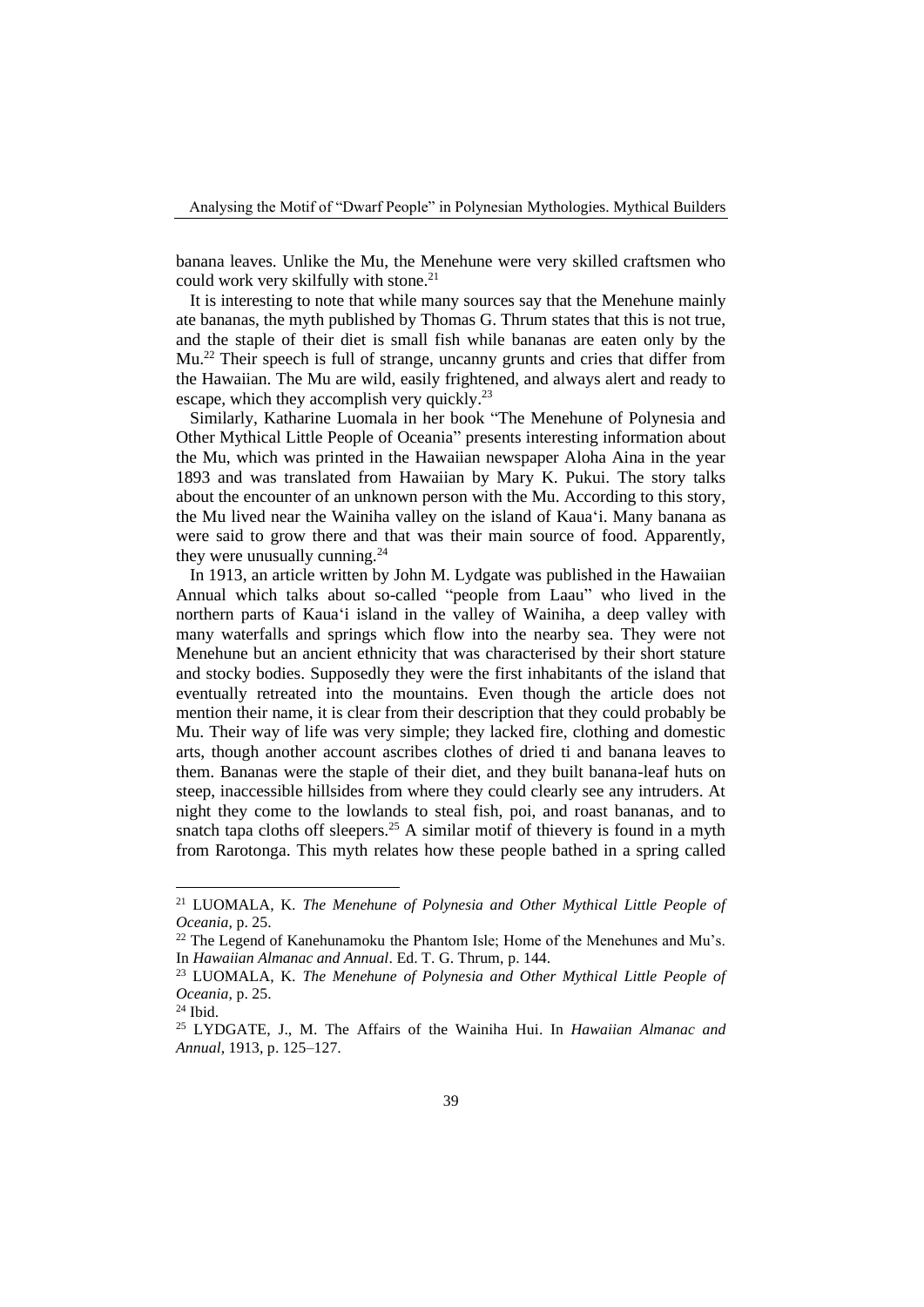Vaitipi in the settlement of Aarrangi and stole taro, coconuts and bananas from locals.<sup>26</sup>

John M. Lydgate mentions in his article "The Winnig of the Mu-ai-maia Maiden<sup>"27</sup> his own experience with a visit of the Wainiha valley. Lydgate visited it guided by ten Hawaiian natives. When one evening, they came across a place where an exceptional amount of oranges and bananas grew, he asked others if they would build a shack from banana leaves in which they could sleep during the night. The natives refused to do so and explained that this place is a very dangerous and evil place called Laau. It is an ancient home of Mu-a-Maia, who planted the banana trees there, and their *aumakua* – spirits haunt the area to this day. Great misfortune would befall anyone who would desecrate it by entering it. It was apparent that they were terrified of this place and so they decided to find shelter elsewhere. When he asked his guides who the Mu-ai-Maia were, they answered that when the first people from Kahiki came to Kaua'i, they found evidence of a primitive aboriginal people already here. The particular group that lived at Wainiha they came to know as the Mu-ai-maia because they lived exclusively on bananas. They were not very different from the Menehune, perhaps a different tribe or clan.<sup>28</sup> Lydgate then asked them if they had ever met a real Mu-ai-Maia. Only one older man answered that he had never met a Mu-ai-Maia because they were already extinct, but he used to know a short woman who was half Mu-ai-Maia. Her father was a Hawaiian birdcatcher, and her mother was from Mu living in Laau in the Wainiha valley. The guide then told him a story. Long ago, a bird catcher lived in that area. Often he went to the mountains to hunt birds, but he never came across a Mu-ai-Maia. However, after some time, they stopped being afraid of him and became friends with him. One day when he was walking across the Wainiha valley, he came all the way to the place called Laau. Suddenly a big storm came, and he could not return to his settlement, so he decided to spend the night under a rock overhang. A Mu-ai-Maia found him and took care of him. As a reward for that, he taught them how to use fire and cook food. The Mu-ai-Maia became very fond of him and accepted him as one of them. There he met a girl from the Mu-ai-Maia tribe and eventually married her. After some time, they had an exceptionally beautiful daughter. Even a chieftain from a settlement called Nane heard about her beauty. This chieftain also ruled over the Wainiha valley. After some time had passed, the bird catcher considered returning home. However, he never told anyone anything about the Mu-ai-Maia from Laau. One day the chieftain asked

<sup>26</sup> GILL, W. W. *Myths and Songs from the South Pacific*, p. 265.

<sup>27</sup> LYDGATE, J. M. The Winning of the Mu-ai-maia Maiden. In *Annual Report of the Hawaiian Historical Society for 1920*, pp. 25–31.

<sup>28</sup> Mai'a means banana or banana tree in Hawaiian.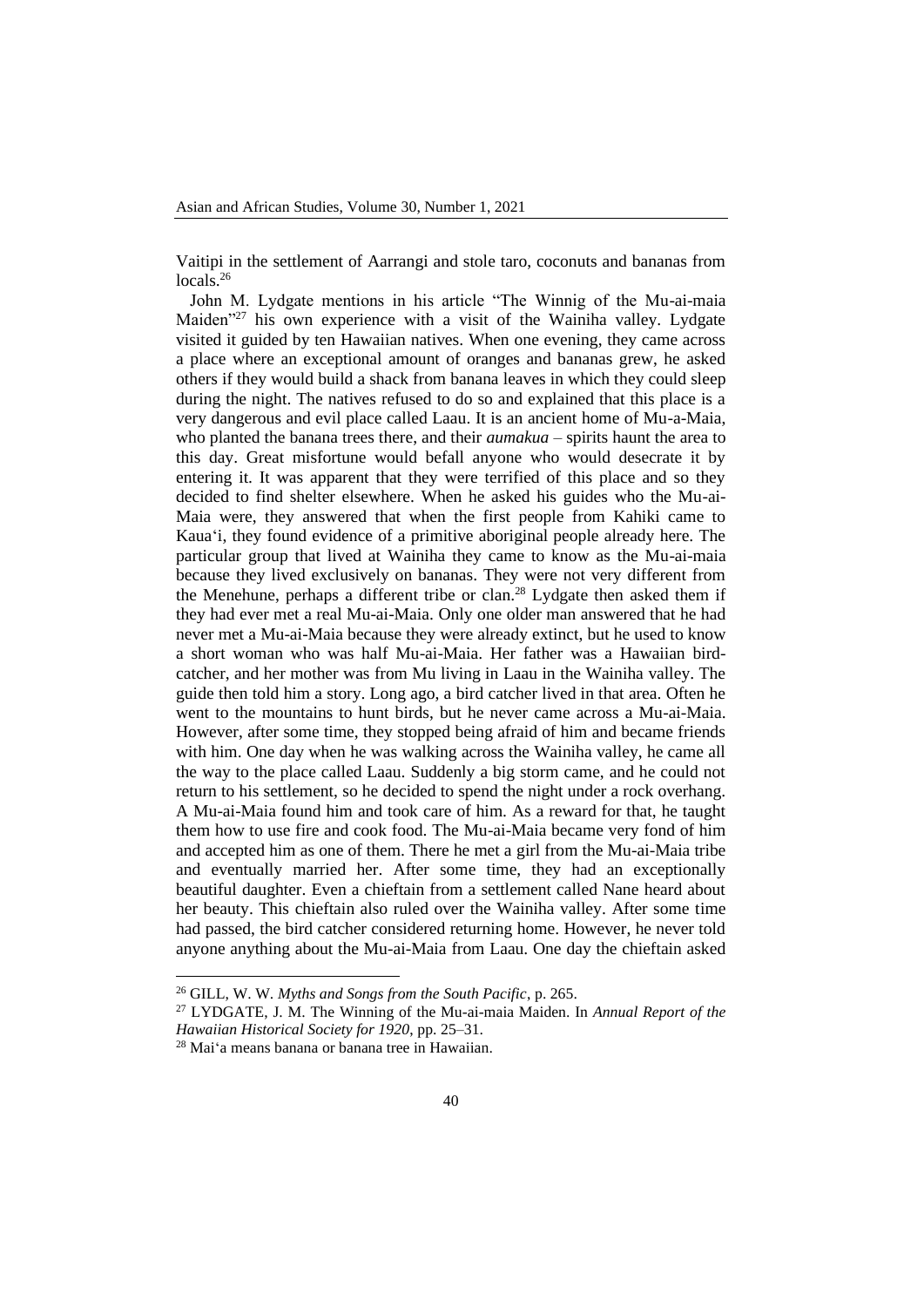him if he wanted to return home. He answered that he would like to, but he did not want to abandon his daughter. The chieftain asked him why he would not take her with him. The bird-catcher answered that the Mu are very wild and would not want her to leave. After some time, the chieftain organised a wild boar hunt in the Wainiha valley. The real intention behind this hunt, however, was to take the bird catcher's daughter from the Mu. A large group with their dogs were moving across the valley, slowly approaching Laau. The chieftain then ordered everyone to stop and be quiet, and slowly moved forward with a small group. He heard sounds from the Mu settlement, but when they came to Laau, there was no one there. However, evidence suggested that they had left only a few moments ago. Then they found just one person there – the old bird catcher. The chieftain asked him where everyone had gone. The bird-catcher answered that everyone, including his daughter, had left when they heard him coming. The chieftain suggested that he would order the others to go away while he hid. He hid on a big shelf above the doorway where tapu was stored, and waited. When the bird catcher's daughter returned, she asked her father if everyone had already gone. He answered her that they had all gone away already, but she exclaimed that she could smell Malihini and ran away into the forest. This was repeated several times. Her father, however, assured her that it was not true. Suddenly, the chieftain jumped out from his hideout and managed to shackle her, and returned with her to his village. There he gave her all the luxuries he could, and she eventually accepted her fate. Then she had a beautiful daughter. Her daughter was the woman whom the old man knew when he was a little boy.<sup>29</sup>

As has been mentioned, it is interesting that when king Kaumuali'i on the island of Kaua'i in the year 1820 ordered a population census, 65 people identified themselves as Menehune.<sup>30</sup> However, Lydgate argues that these people were, in fact, Mu-ai-Maia, as they all stated that they came from the Laau region in the Wainiha valley. $31$ 

Other than Menehune and Mu, Polynesian mythology also mentions people called Nawao, sometimes shortened as Wa. Abraham Fornander in his book "Fornander Collection of Hawaiian Antiquities and Folk-lore" states that an ancient ancestor of Lua-nuu was through his first-born son the ancestor of the so-called Nawao "wild people", and through his youngest son Kupulupulu he was an ancestor of the Menehune. Hawaiians also called Nawao by the name

<sup>29</sup> LYDGATE, J. M. The Winning of the Mu-ai-maia Maiden. In *Annual Report of the Hawaiian Historical Society for 1920*, pp. 27–31.

<sup>30</sup> JOESTING, E. *Kaua'i: The Separate Kingdom*, pp. 20–22.

<sup>31</sup> LUOMALA, K. *The Menehune of Polynesia and Other Mythical Little People of Oceania*, p. 25.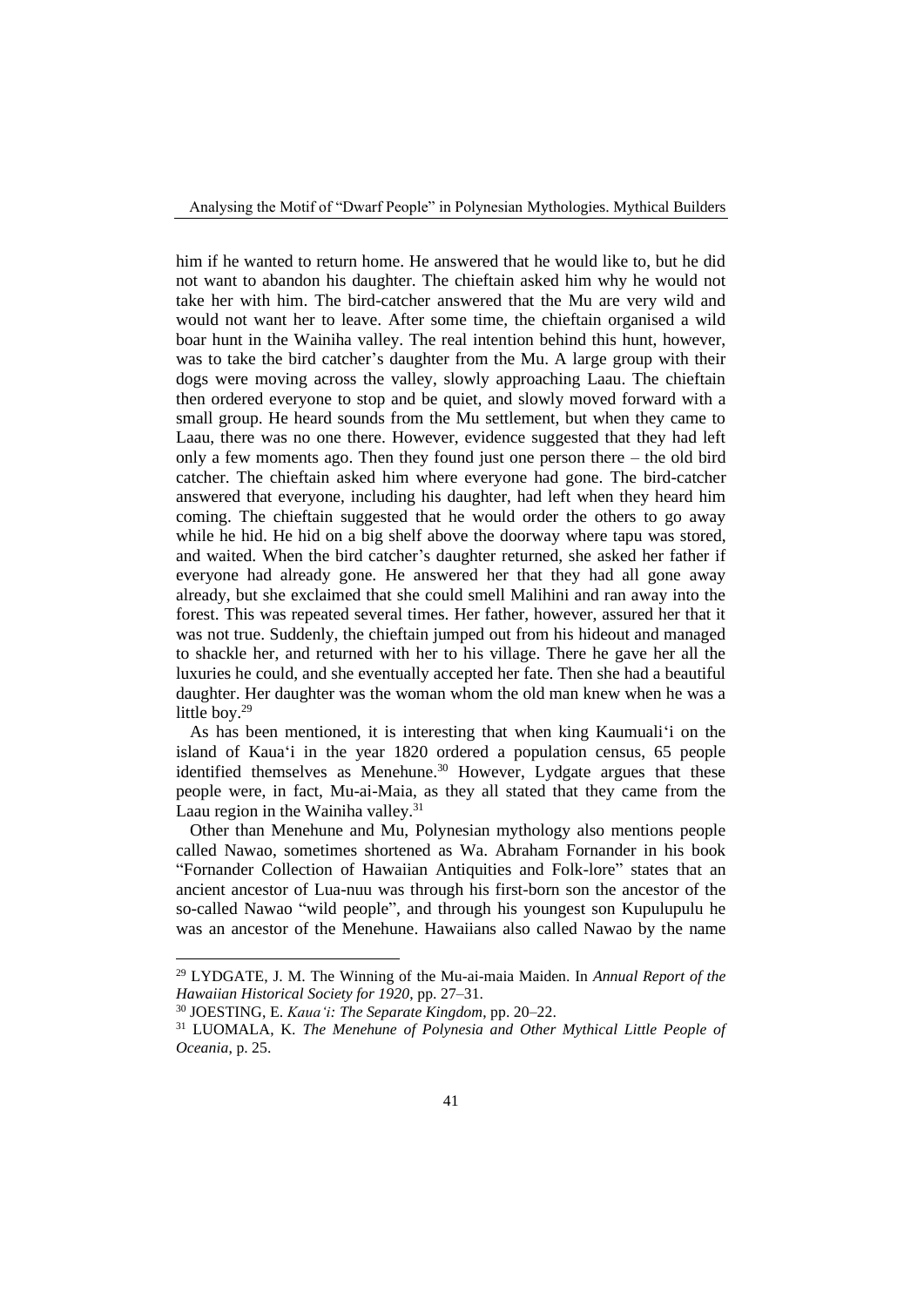Ka Lahui Mu Ai Maia o Laau Haeleele. They described them as wild hunters. In ancient times, there were supposedly a significant number of them, but gradually they became extinct.<sup>32</sup> Even though tradition mentions many mythical ethnicities inhabiting the Hawaiian Islands, only the Menehune are considered by Hawaiians to be their ancestors.

It is evident that we are dealing here, in the legend of Luanu'u and his forestdwelling, banana-eating progeny, with that period of early settlement noted in the chant of Kumulipo as directly following the dawn of day (*ao*) and the appearance of Kane, Ki''i, and Kanaloa, when the ancestors dwelt in the uplands on the edge of the damp forests favourable to the planting of bananas, which were their principal food.<sup>33</sup>

Mentions of a tribe that lives in the mountains can also be found in Maori mythology. Here they have a different name: Patu-pai-a-rehe. Many Maori myths consider them to be mortal beings that are no different from other inhabitants of the islands. Others, however, consider them to be *iwi-atua*, which means a tribe of supernatural beings. They are described as small people with reddish skin, hair with a golden tinge called *uru-kehu*, eyes black or blue, dwelling in the mountains. They only went outside during the night or on foggy days. They mainly ate fruit found in the forest but sometimes came down to the shores and fished. They hated the smell of cooked food coming from *hangi* – an earth oven  $-$  and the smell of red okra which was made by mixing soil with shark oil. Some of them were knowledgeable about magic. They had good relations with the Maori, and they were peaceful and timid.<sup>34</sup>

According to myths, on the North Island of New Zealand Patu-pai-a-rehe lived in the tall mountains near the Waikato-Waipa river, in the mountain range of Te Aroha and in the hills near lake Rotorua. On the South Island, they were supposed to live in the mountainous region near Lyttelton harbour and Akaroa, and in the mountain range of Takitimu.<sup>35</sup>

<sup>32</sup> FORNANDER, A. *Fornander Collection of Hawaiian Antiquities and Folk-lore*, Vol. VI, pp. 270–271, 277.

<sup>33</sup> BECKWITH, M. *Hawaiian Mythology*, pp. 322–323.

<sup>34</sup> SMITH, S. P. *Hawaiki: The Original Home of the Maori; with a Sketch of Polynesian History the Papuan Race of Indonesia*, p. 96.

<sup>35</sup> James Cowan obtained this information from members of these tribes from North Island: Ngati-Maniapoto, Waikato, Ngati-Ihenga, Ngati-Tunohopu and Te Arawa, and the Ngai-Tahu and Ngati-Mamoe tribes from South Island. COWAN, J. The Patupaiarehe. Notes on Maori Folk-tales of the Fairy People. Part II. In *The Journal of the Polynesian Society*, 1921, Vol. 30, No. 119, pp. 143–151.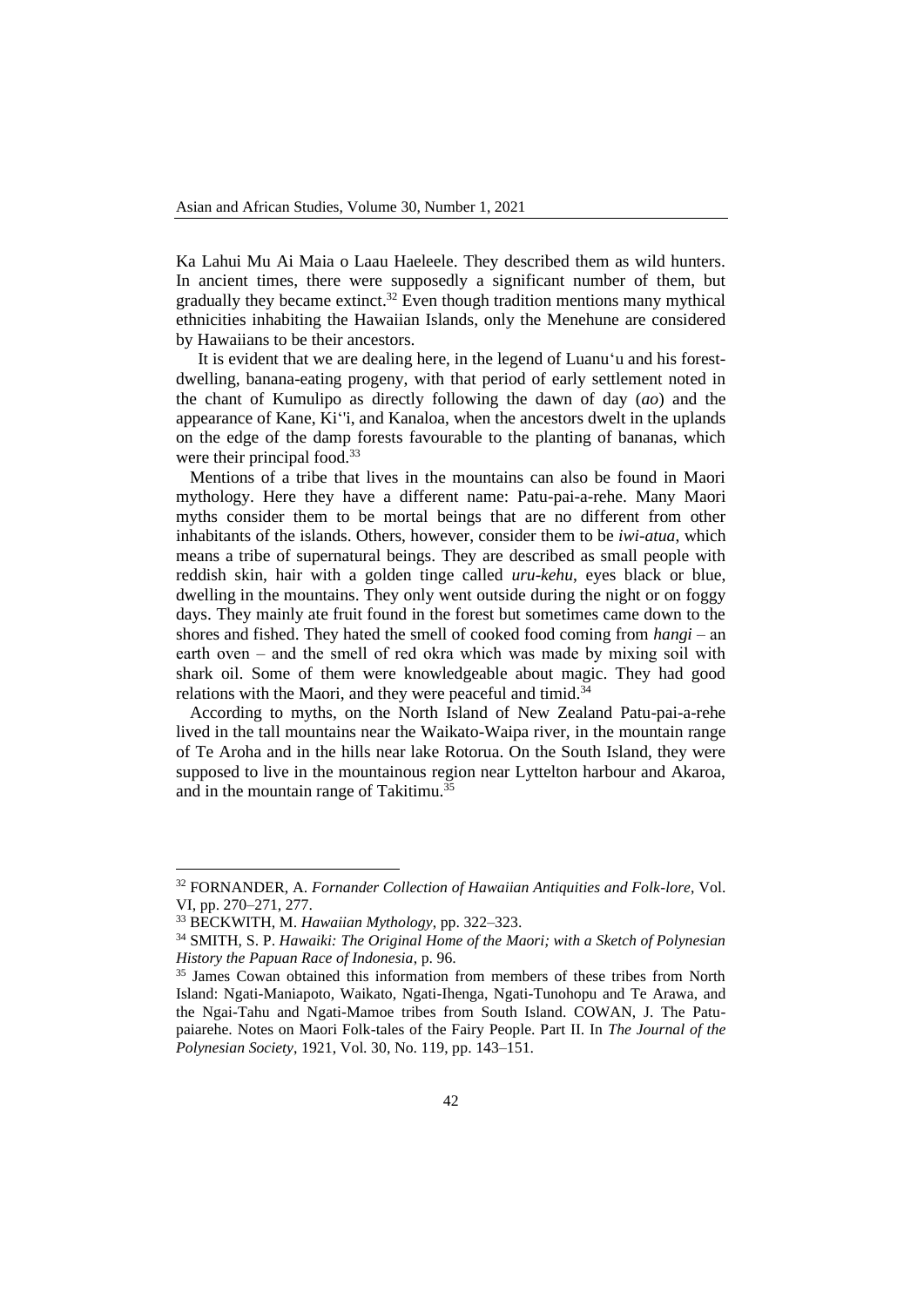According to tradition, Maori taught Patu-pai-a-rehe how to make nets to catch fish.<sup>36</sup> Even though no similar motif was ever recorded in other parts of Polynesia, it does appear in the mythology of the island of Niue which is about 2,400 km away from New Zealand.

John White, in his work "The Ancient History of the Maori; His Mythology and Traditions"<sup>37</sup> also mentions the existence of the Patu-paiarehe tribe. According to Maori mythology, New Zealand was created when the culture hero Maui fished it out from the bottom of the ocean. This is the reason why in the Maori language North island is called Te ika a Maui – Maui's fish and South Island is called Te Waka a Maui – Maui's boat. Maui gave the island to a man named Kui whose descendants then created a tribe called the Nga-to-kui. After many years, a people called the Tutu-mai-ao started coming to the island. On the one hand, they killed the local people, but they also married them. Eventually, the Nga-to-kui became extinct, and the Tutu-mai-ao came to be the rulers of the island. However, history repeated itself, and different people called the Turehu came to the island and slowly took it over. After some time, a different new people came to the island, this time called Maori. After the Maori had lived there for ten generations, they completely replaced Turehu, and after 46 generations became the rulers of the island. According to tradition, however, the Turehu, who are considered to be beings with supernatural powers, live in the mountains to this day under the name Patu-pai-a-rehe, which means "wild people". <sup>38</sup> Pipi, the wife of Ira, the son of the famous chief Uenuku, is famed as an *uru-kehu*. Myths about people with brightly coloured hair and skin sometimes appear in Polynesian mythologies. F. W. Christian, in his book "Eastern Pacific Lands; Tahiti and the Marquesas Islands" states that the island of Moorea in the Tahiti archipelago used to be called the island of beings with golden hair. <sup>39</sup>

The small percentage of Polynesians with brightly coloured hair are said to be descendants of Patu-paiarehe and Maori women.

According to Maori tradition, the Patu-paiarehe may be seen in the early morning. They are full-sized, dress in white, are not tattooed, and nurse children in their arms.<sup>40</sup> They are a very numerous people, merry, cheerful, singing like crickets. They work at night and cease working when the sun rises. Their skin is

<sup>36</sup> SMITH, S. P. *Hawaiki: The Original Home of the Maori; with a Sketch of Polynesian History the Papuan Race of Indonesia*, p. 96.

<sup>37</sup> WHITE, J. *The Ancient History of the Maori; His Mythology and Traditions*, Vols. 1– 3.

<sup>38</sup> Ibid., p. 188–189.

<sup>39</sup> CHRISTIAN, F. W. *Eastern Pacific Lands; Tahiti and the Marquesas Islands*, p. 45.

<sup>40</sup> TAYLOR, R. *Te ika a Maui, or New Zealand and Its Inhabitants*, pp. 153–154.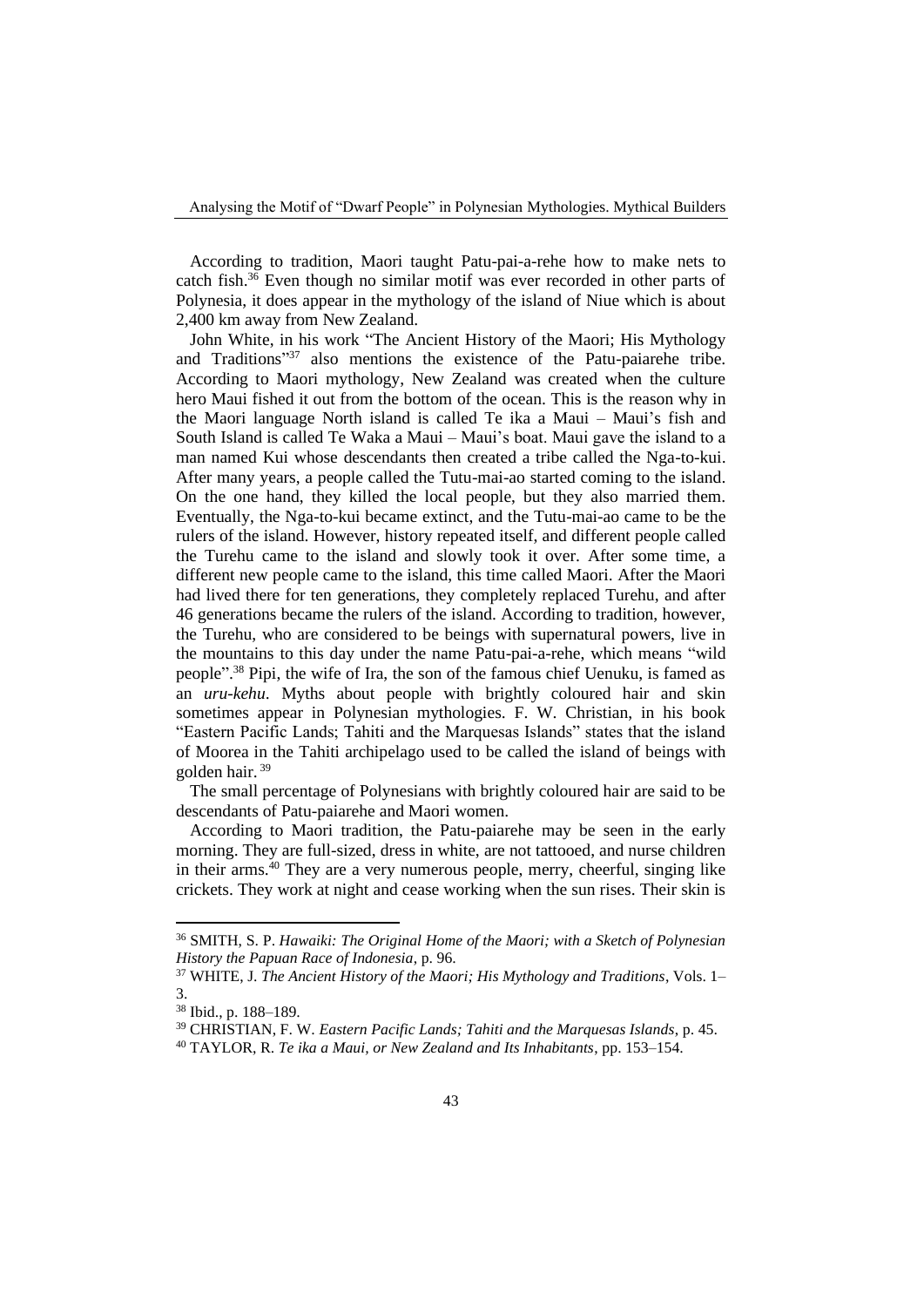light. They are a peaceful folk and have guardianship of the sacred places. They use wooden and bone flutes called *putorino* and *koauau*. In New Zealand, in the region of Waikato, specifically the densely forested tall mountain range Pirongia was considered to be one of the main settlements of Patu-paiarehe. Here was their main village. Other than that, he mentions that in the Waikato region they also lived in the mountains of Rangitoto, Whare-puhunga, Maungatautari, and Taupiri.<sup>41</sup>

In many native villages of the Waikato and the King Country we find the story of Ruarangi and his wife Tawhai-tu, who was stolen by Patu-paiarehe. This couple lived in their house, "Uru-tomokia," on the left bank of the Waipa, near the foot of the Hakarimata range. A chief of the Patu-paiarehe named Whanawhana carried the young wife through the mist to Hihikiwi peak and made her his own wife. Her husband found her in the forest and took her home, but Patu-paiarehe's spell was upon her, and each evening bore her away to the mountain and returned her next day. The Patu-paiarehe were exorcised eventually by the spell of a tohunga, who bade Raurangi and Tawhai-tu paint themselves with kokowai ochre and make steam-ovens in front of a small purpose-built house, which was also daubed with kokowai. Whanawhana and several of his fellow fairy chiefs appeared in front of the house when darkness fell, but the tohunga's rites and incantations protected Tawhai-tu, and they chanted a song of lamentation and vanished into the night. $42$ 

Another place where Patu-paiarehe lived was an ancient volcano, Kakepuku mountain, a few miles from Pirongia. The elderly Pou-pataté, of Te Kopua, told J. Cowan the dramatic narrative of his adventure with the Patu-paiarehe on Kakepuku. Together with the tohunga Panapa, he went into the mountains to search for  $aka<sup>43</sup>$  which was to be used to make medicine for Pou-pataté's grandfather. However, they failed to notice that they had entered a sacred forest belonging to the Patu-paiarehe. They gathered a few aka and squeezed their juice into a bowl. Suddenly, a strong wind started blowing, and strange voices could be heard. When he returned to the place where the tohunga was supposed to wait for him, he was not there, so he returned to the village by himself. The tohunga Panapa returned late at night. He said that Patu-paiarehe had kidnapped him and taken him to their village on Pirongia mountain. In fear, he called upon

<sup>41</sup> COWAN, J. The Patu-paiarehe. Notes on Maori Folk-tales of the Fairy People. Part II. In *The Journal of the Polynesian Society*, 1921, Vol. 30, No. 119, p. 142.

 $42$  Their names were preserved in the oral tradition. Supposedly they were Te Rangipouri, Ruku-pouri, Tapu-te-uru, and Ripiro-aiti.

COWAN, J. The Patu-paiarehe. Notes on Maori Folk-tales of the Fairy People. Part II. In *The Journal of the Polynesian Society*, 1921, Vol. 30, No. 119, p. 142.

<sup>43</sup>A plant similar to a grapevine.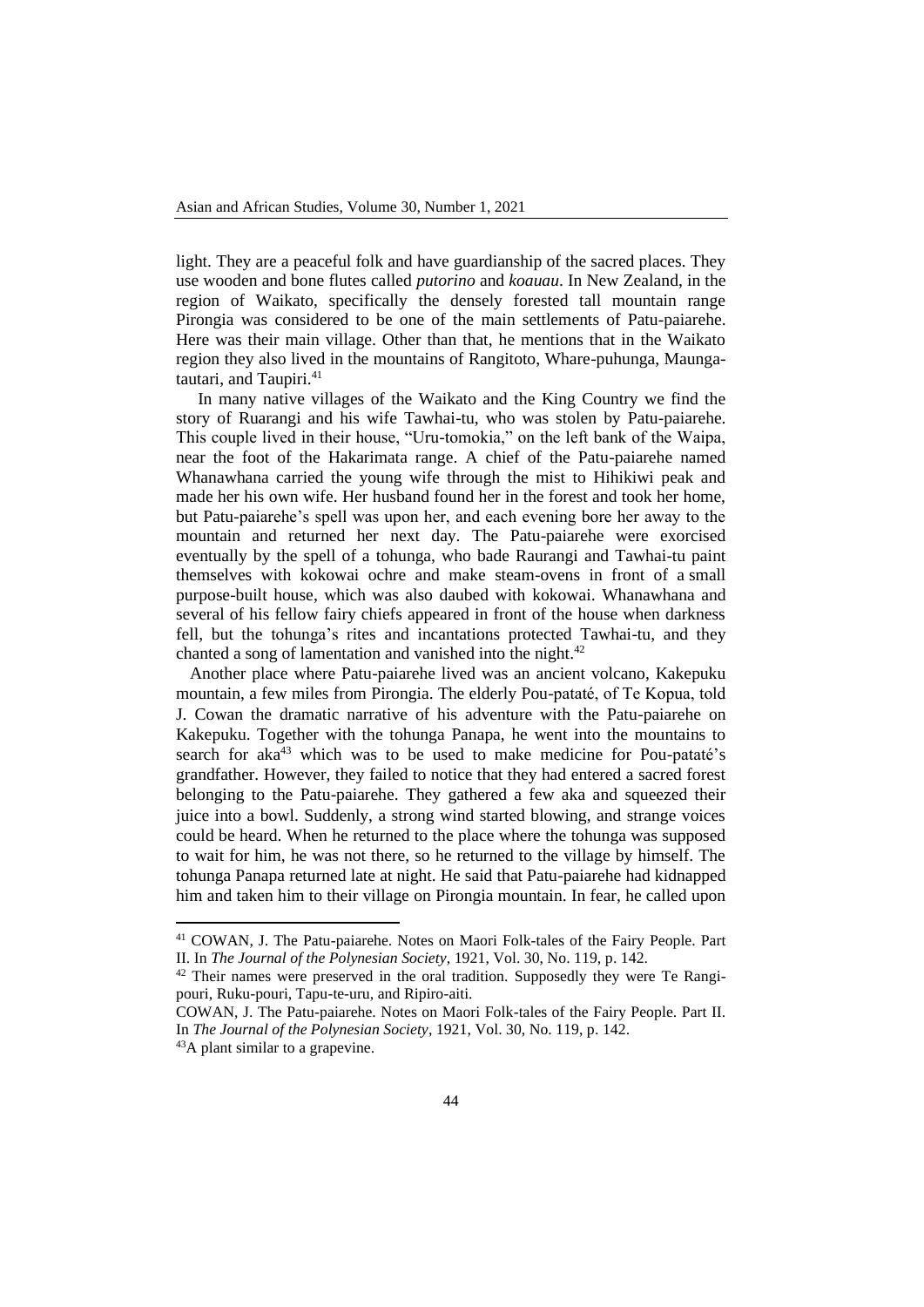his ancestor who was a great tohunga, after which his spirit came to help him. The Patu-paiarehe chieftain Te Wanawhana a Te Rangi-pouri decided not to punish him and let him go. He was supposed to be punished because he had let Pou-pataté gather aka even though it was considered "*mahi tohunga*", the work of the tohunga.<sup>44</sup> In many myths, the Patu-paiarehe are presented as guardians of sacred places who would punish those that do not respect the gods of the forests<sup>45</sup>

In the oral tradition of the Ngati-Maniapoto tribe, we can find a myth which talks about a girl who wandered too far into the mountains while gathering *tawa* and ended up on Patu-paiarehe's sacred place. Rua-tane caught her and kidnapped her. She ended up in their village on the tallest peak of the mountain range of Te Aroha. Eventually, others from her tribe came to her help and freed her.<sup>46</sup> This myth also presents Patu-paiarehe as living in tall mountains and guarding sacred places.

The partly wooded mountain of Ngongotaha, rising above the south-west shore of Lake Rotorua, was the principal haunt of the Patu-paiarehe people in Rotorua country. J. Cowan recorded stories told by Tohe-te-Matehaere from the local Ngati-Ihenga tribe. The name of the tribe of Patu-paiarehe at Ngongotaha and other places in this neighbourhood was Ngati-Rua. Many people from the Patu-paiarehe were supposed to live there. They possessed supernatural powers, some looked like Maori, some looked white, but most of them were *kiri*  $p$ *uwhero* – people with reddish skin<sup>47</sup> and hair of a golden or reddish colour – *uru-kehu*. Their eyes were either blue or brown.

They were about the same height as ourselves. Some of their women were very beautiful, very fair of complexion, with shining fair hair. They wore chiefly the flax garment called *pekerangi*, dyed a red colour; they also wore the rough mats *pora* and *pureke*. In disposition, they were peaceful; they were not a war-loving, angry people. Their food consisted of the products of the forest, and they also came down to this lake Rotorua to catch *inanga* (whitebait). J. Cowan also presents the commonly reoccurring motif that they hated the steam coming out of cooked food.<sup>48</sup>

<sup>&</sup>lt;sup>44</sup> Meaning "the work of a tohunga, a high priest".

<sup>45</sup> COWAN, J. The Patu-paiarehe. Notes on Maori Folk-tales of the Fairy People. Part II. In *The Journal of the Polynesian Society*, 1921, Vol. 30, No. 119, pp. 143–144.

 $46$  Ibid., pp. 144–146.

<sup>&</sup>lt;sup>47</sup> A tradition of the tribe Ngati-Tahu also mentions people with reddish skin who were supposed to be the first inhabitants of the South Island. According to this tradition, they arrived there by boat from the west or the northwest.

<sup>48</sup> COWAN, J. The Patu-paiarehe. Notes on Maori Folk-tales of the Fairy People. Part II. In *The Journal of the Polynesian Society*, 1921, Vol. 30, No. 119, pp. 147–148.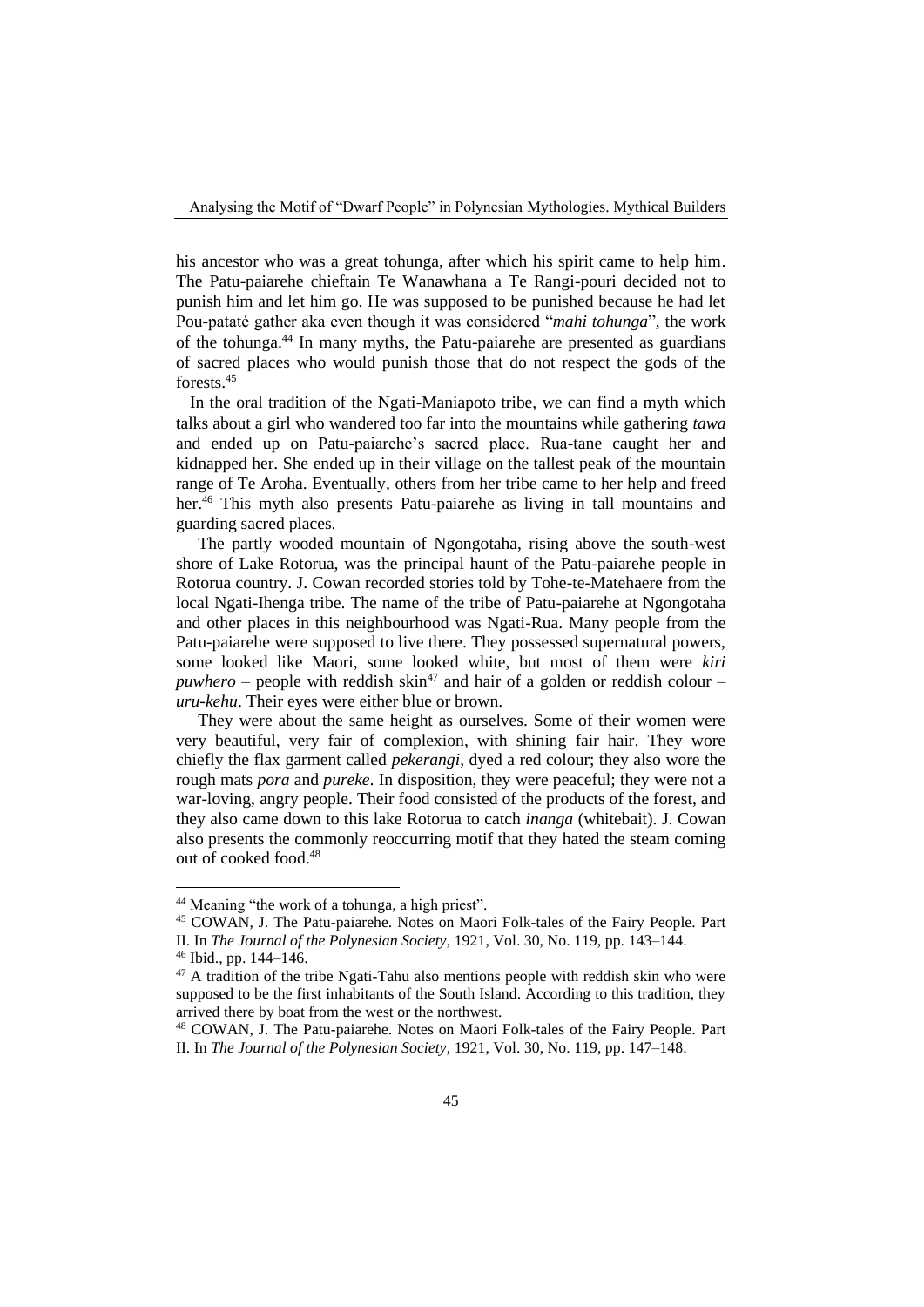In the tradition of the Ngati-Ihenga a lament was preserved which was supposed to be sung by Patu-paiarehe when Maori burned down a large part of the forests on the hillsides of Ngongotaha. They no longer felt safe in their villages, so they moved northwards to Pirongia and Moehau.

*E muri ahiahi Ka hara mai te aroha Ka ngau i ahau*, *Ki taku urunga tapu, Ka mahue i ahau I Ngongo' maunga Ka tu kau noa ra*. *Te Ahi-a-Mahuika Nana i tahu mai-i. Ka haere ai au ki Moehau*, *Ki Pirongia ra e, I te urunga tapu—e. E Te Rotokohu e*! *Ki ata akiaki kia mihi ake au Ki taku tuahu ka mahue iho nei*.

*He ra kotahi hoki e*, *E noho i au; Ka haere atu ai e*, *Kaore e hoki mai*, *Na‒a‒i*! 49

Night's shadows fall; Keen sorrow eats my heart, Grief for the land I'm leaving, For my sacred sleeping-place, The home-pillow I'm leaving, On Ngongo's lofty peak, So lone my mountain stands Swept by the flames of Mahuika, I'm going far away, To the heights of Moehau, to Pirongia,

<sup>49</sup> COWAN, J. The Patu-paiarehe. Notes on Maori Folk-tales of the Fairy People. Part II. In *The Journal of the Polynesian Society*, 1921, Vol. 30, No. 119, p. 149.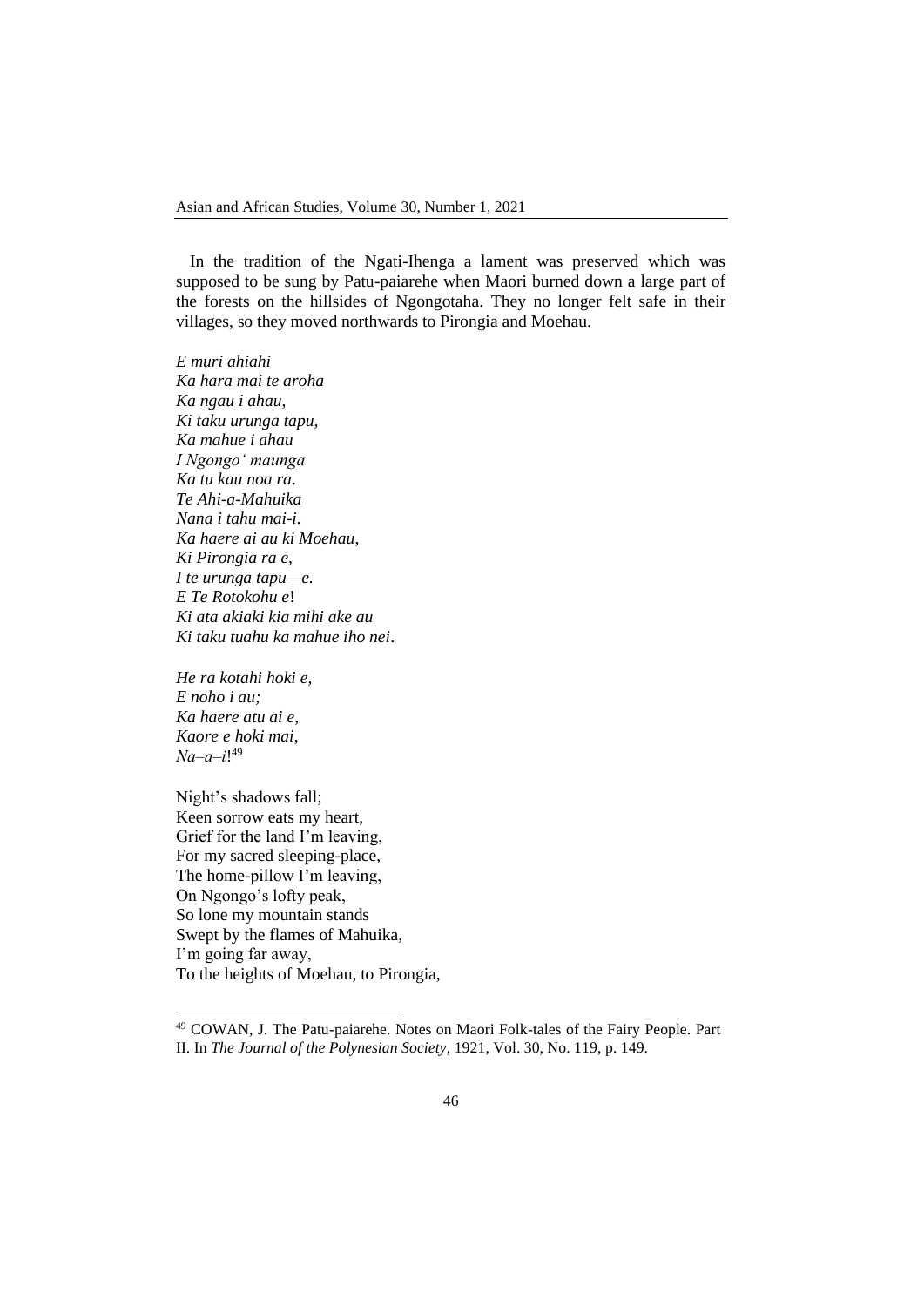To seek another home. O Rotokohu, leave me yet awhile! Let me farewell my forest shrine, The tuahu I'm leaving.

Give me but one more day; Just one more day and then I'll go, And I'll return no more!

Cowan's respondent Heia stated that in the Ngongotaha mountains, Patupaiarehe are still living. "On dim and cloudy days, and when the mists descend and envelop the mountain side, the thin voices of the Patu-paiarehe people may be heard, high up on the mountain, and also the music of their flutes (*putorino*). It is not well to go out hunting wild pigs on the mountain slopes at such times."50

According to tradition, in the South Island of New Zealand Patu-paiarehe lived in tall mountains above Lyttelton harbour and on Banks peninsula in the mountain ranges of Te-Poho-o-Tamatea, Te Pohue, Hukuika, Te U-kura and in the mountains of the Akaroa region. "On quiet, cloudy days," said the old legend keeper of Rapaki, "our *kaumatuas* could often hear the thin voices of the tribes of the mist, crying out to each other and singing fairy songs and playing plaintive music on their wooden and bone flutes, the *putorino* and the *koauau*. They were heard also on windless nights when sounds carried far, and our people were careful to avoid the hills at such times as they imagined the Patupaiarehe would be abroad".<sup>51</sup>

In the myths of the Ngati-Tatu tribe it is said that the O-te-patatu peak was a place where Maori and Patu-paiarehe used to hunt *titi* – muttonbird. Cowan's respondent Tikao talked about how the Patu-paiarehe hunted them so much that they became completely extinct.

Myths about Polynesians coming into contact with a nation with fair skin and hair are not exclusive to the Maori mythology. Hawaiian myths talk about an ancient ancestor named Hawaii-loa. He was one of their best sailors, and during one of his numerous journeys, he arrived at the shores of a vast country or continent called Kua-hewa-hewa.

<sup>50</sup> COWAN, J. The Patu-paiarehe. Notes on Maori Folk-tales of the Fairy People. Part II. In *The Journal of the Polynesian Society*, 1921, Vol. 30, No. 119, p. 149.

<sup>51</sup> Ibid., p. 150.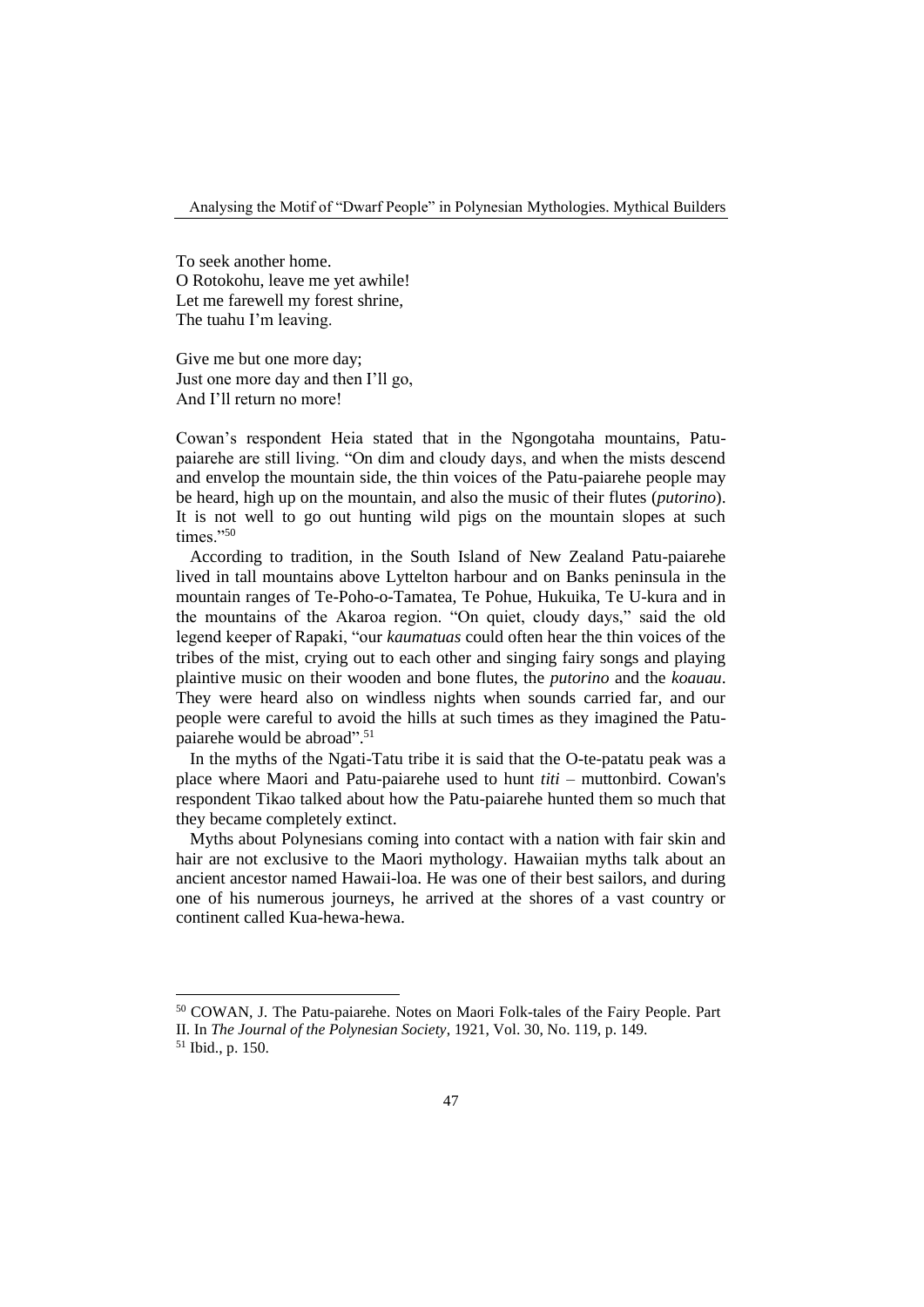Returning from this country, he brought with him two white men, *poe keokeo kane*, whom he married on his return home to Hawaiian women.<sup>52</sup>

Records of Wyatt Gill from the island of Mangaia also mention people with fair skin. They were called *keu*. The term *Te anau keu a Tangaroa* described fair-skinned descendants of the god Tangaroa.

Myths about people with fair skin appear throughout Polynesia. The simplest explanation would be that some time in the past Polynesians came in contact with white-skinned people. It is highly unlikely that dark-skinned Polynesians all across the region came up with the same idea of fair-skinned people by mere chance.<sup>53</sup> It is important to note that this topic has yet not been researched. The biggest issue in such research is the absence of a writing system in the past in Polynesia. The only exception is the *rongorongo* writing system from Easter Island; however, as of now, no one is able to read it. This means that the only source of information is myths preserved through oral tradition.

Myths about people with an exceptionally small stature and amazing manual skills appeared not only in Polynesia but their variants also appeared in other parts of Oceania. For example, Fiji is also home to myths about forest-dwelling people. According to tradition, these people were very short, good-looking and had lush hair. Their name was Veli. They liked woods and springs, lived in hollow trees and caves, and grew bananas, coffee, and other fruit. According to A. Brewster, myths concerning the Veli could, in fact, be a throwback to the original inhabitants whom they called Viti.<sup>54</sup>

Other than the Veli, according to Fijian tradition, similar beings named Luve-ni-wai, meaning "children of water" also lived there. Like the Veli, they were also supposed to reside in forests and mountains and were supposed to be short, good-looking, and long-haired. Allegedly they taught the local people many songs and dances.<sup>55</sup>

Even on the island of San Cristóbal in the Galápagos Islands, myths about beings very similar to those appearing in Polynesian mythology have been

<sup>52</sup> FORNANDER, A. *An Account of the Polynesian Race; its Origins and Migrations and the Ancient History of the Hawaiian People to the Times of Kamehameha I*, Vol. 1, p. 135.

<sup>53</sup> SMITH, S. P. *Hawaiki: The Original Home of the Maori; with a Sketch of Polynesian History. The Papuan Race of Indonesia*, p. 98.

<sup>54</sup> BREWSTER, A. *The Hill Tribes of Fiji; a Record of Forty Years' Intimate Connection with the Tribes of the Mountainous Interior of Fiji with a Description of their Habits in War & Peace; Methods of Living, Characteristics Mental & Physical, from the Days of Cannibalism to the Present Time*, pp. 88–89. <sup>55</sup> Ibid., pp. 222–224.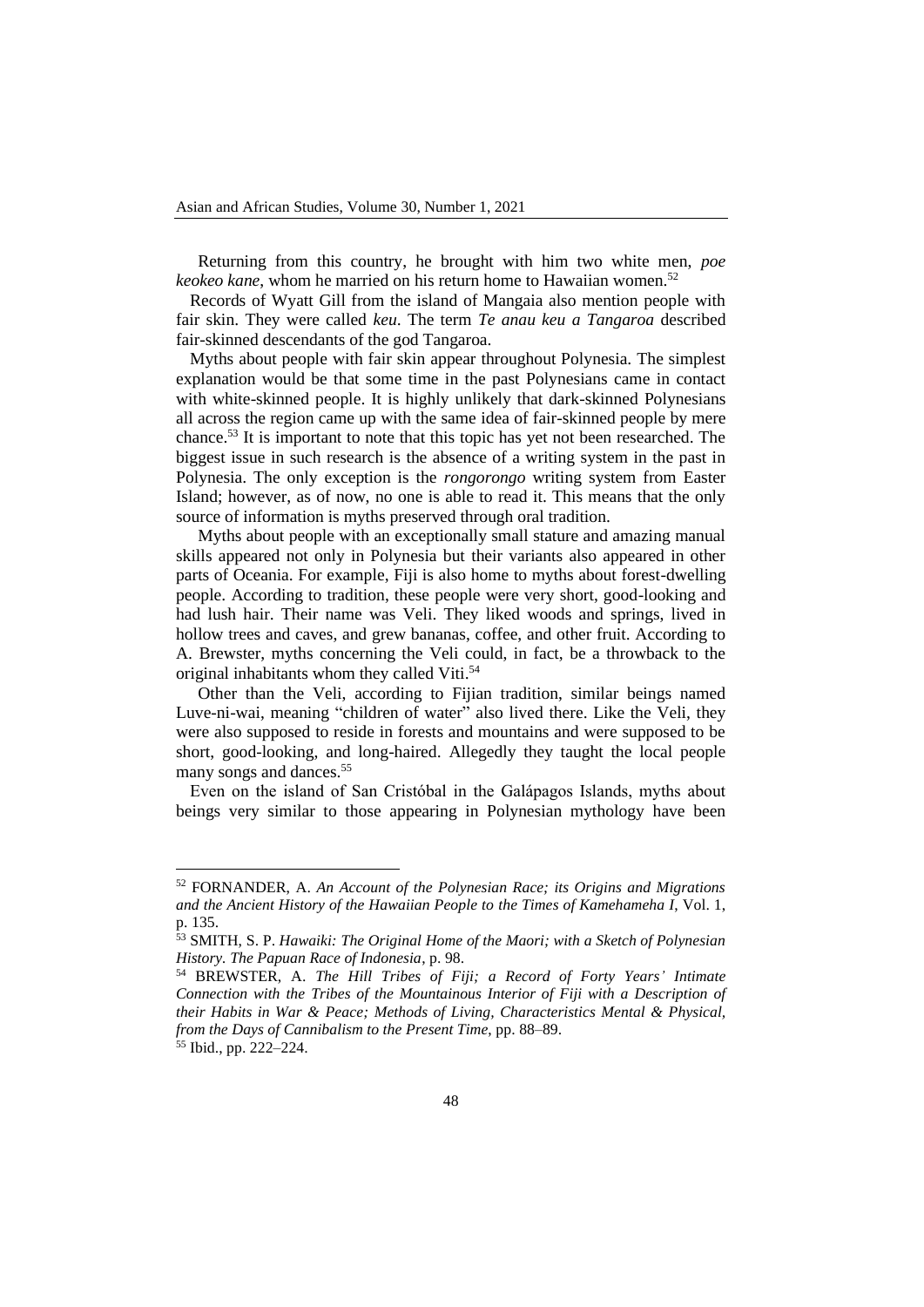recorded.<sup>56</sup> They believed in the existence of two different kinds of small beings. One of them were Kakamora who could have dark but also light skin, had long hair, were very strong and liked to sing and dance. They didn't eat cooked food, were peaceful, and very skilful. The second kind of such small people were Masi. While they were described as physically strong, they were also supposed to be not very intelligent. Masi were skilled craftsmen, and they could build canoes and work skilfully with stone. They are very reminiscent of the Menehune from Hawaiian mythology.<sup>57</sup>

To this day, we still do not have any satisfactory explanation as to who these mythical beings, whose work can still be seen, actually were. It is very interesting that despite some differences between these myths, mainly caused by language differences and distance between islands and archipelagos, there are many identical elements between them. The most common shared motif is these people's very short stature and long hair. Many myths talk about how some of them had light skin and light or reddish hair. Another shared characterisation is that they live in deep valleys and inaccessible mountains, they like water, and their diet is mainly composed of fruit found in the forests, and fish. They had exceptional skills when working with stone and wood, building many impressive structures such as shrines, roads, and canals which they used to channel water into ponds and lowlands. Naturally, the builders of these structures were often considered to have supernatural powers due to the fact that these structures were often built from a type of stone that had to be transported over great distances. The quality of the work was also exceptional and unrivalled by Polynesian buildings, which were usually wooden and rather simple.

All these facts point to Oceania being settled in multiple migratory waves. It is likely that in the past this region was actually home to ethnicities that slowly died out or emigrated, as the art of working with stone did not evolve any further in Polynesia. We can also find myths that talk about how new waves of people replaced the original people.

Katherine Luomala considered them simply to be mythical beings, similar to dwarves in European folklore. However, she wrote her works when the archaeological discoveries in Southeast Asia were yet to be made. In 2003, skeletal remains were found on the island of Flores. Anthropologists argued that these remains belonged to a separate *homo* branch, later dubbed *homo floresiensis.* To this day, it is not completely clear what kind of evolutionary

<sup>56</sup> It is important to note that the Galápagos Islands are more than 10,000 kilometres away from New Zealand, and about 8,000 kilometres from the Hawaiian Islands, where myths about the so-called dwarf people were most common.

<sup>57</sup> FOX, C. E. *The Threshold of the Pacific*, pp. 138–154, 293, 345–346.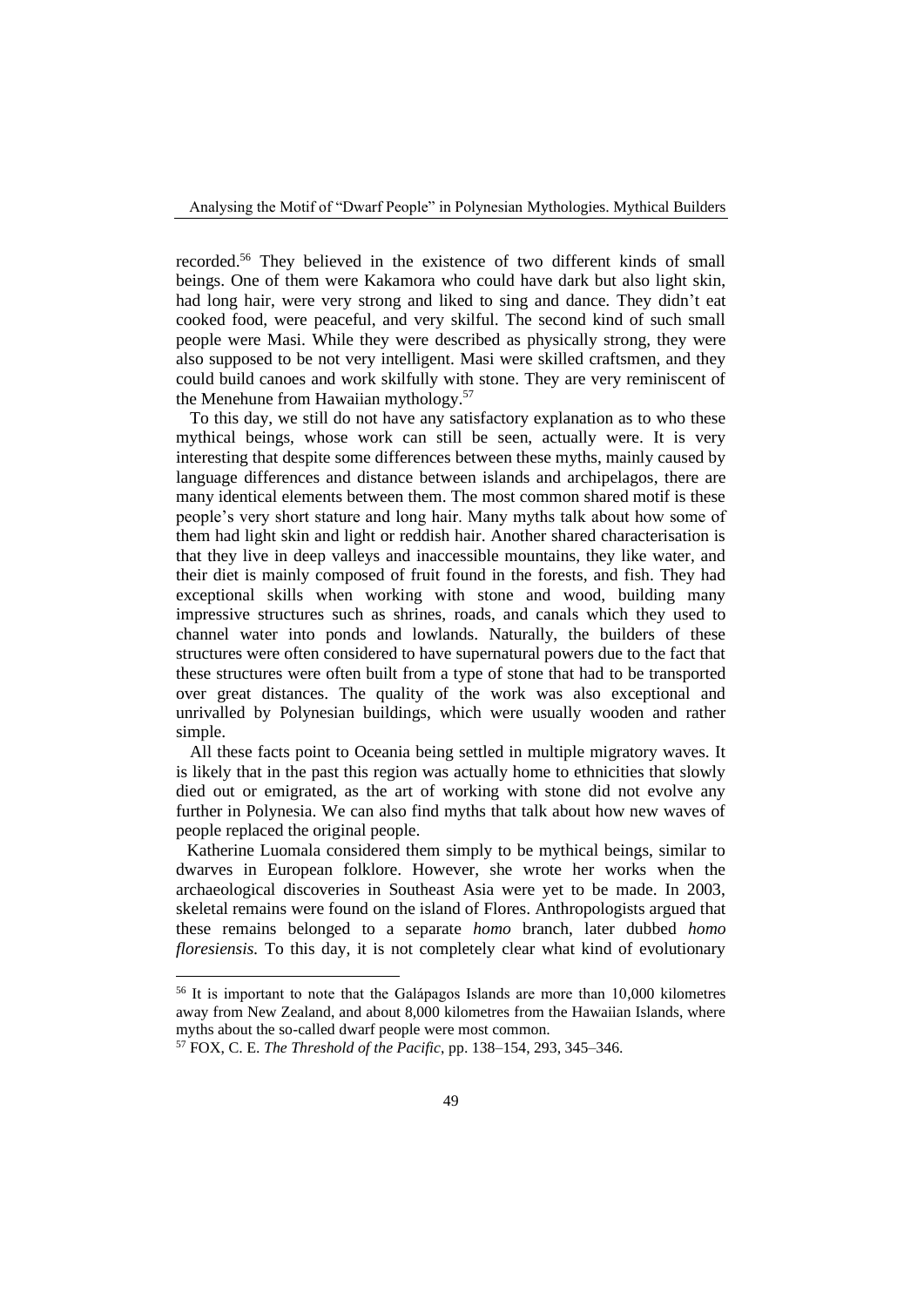line these remains belong to. However, the theory that they have many similarities with Australopithecus is favoured. The skeletons and tools found in their vicinity are approximately  $20,000$  years old.<sup>58</sup> Due to the fact that migratory waves in Oceania were moving from west to east, it is possible that these myths describe real ancient inhabitants of these islands. There are still many things unclear about this topic, and the research concerning it is still in its infancy. This is mainly due to the fact that no finds such as those on Flores Island have been made since. It is possible that myths about people of very short stature were not merely fiction, but only archaeological findings would be able to prove this theory.

## **REFERENCES**

- BECKWITH, Martha. *Hawaiian Mythology*. New Haven, C. T.: Yale University Press, 1940.
- BEST, Elsdon. The Land of Tara and They Who Settled it. Part II. In *The Journal of the Polynesian Society*, 1918, Vol. 27, No. 105, pp. 1–25.
- BREWSTER, A. *The Hill Tribes of Fiji; a Record of Forty Years' Intimate Connection with the Tribes of the Mountainous Interior of Fiji with a Description of their Habits in War & Peace; Methods of Living, Characteristics Mental & Physical, from the Days of Cannibalism to the Present Time*. London: Seeley Service and Co. Limited, 1922.
- CHRISTIAN, Frederick, W. *Eastern Pacific Lands; Tahiti and the Marquesas Islands*. London: R. Scott, 1910.
- COWAN, James. The Patu-paiarehe. Notes on Maori Folk-tales of the Fairy People. Part II. In *The Journal of the Polynesian Society*, 1921, Vol. 30, No. 119, pp. 96–102.
- FORNANDER, Abraham. *An Account of the Polynesian Race; its Origins and Migrations and the Ancient History of the Hawaiian People to the Times of Kamehameha I*. Vol. 1. Honolulu: Bernice Pauahi Bishop Museum, 1919.
- FORNANDER, Abraham. *Fornander Collection of Hawaiian Antiquities and Folk-lore*. Vol. VI. Honolulu: Bernice Pauahi Bishop Museum, 1919.
- FOX, Charles, E. *The Threshold of the Pacific*. London: Kegan Paul, 1924.
- GILL, William, W. Myths and Songs from the South Pacific. London: Henry S. King & Co., 1876.
- JOESTING, Edward. *Kaua'i: The Separate Kingdom.* Honolulu, Hawaii: University of Hawaii Press and Kauaʻi Museum Association, 1987.

<sup>58</sup> DOREY, F. Homo floresiensis. *Australian Museum.* [cit. 10 May 2020]. Available from [<https://australianmuseum.net.au/homo-floresiensis>](https://australianmuseum.net.au/homo-floresiensis).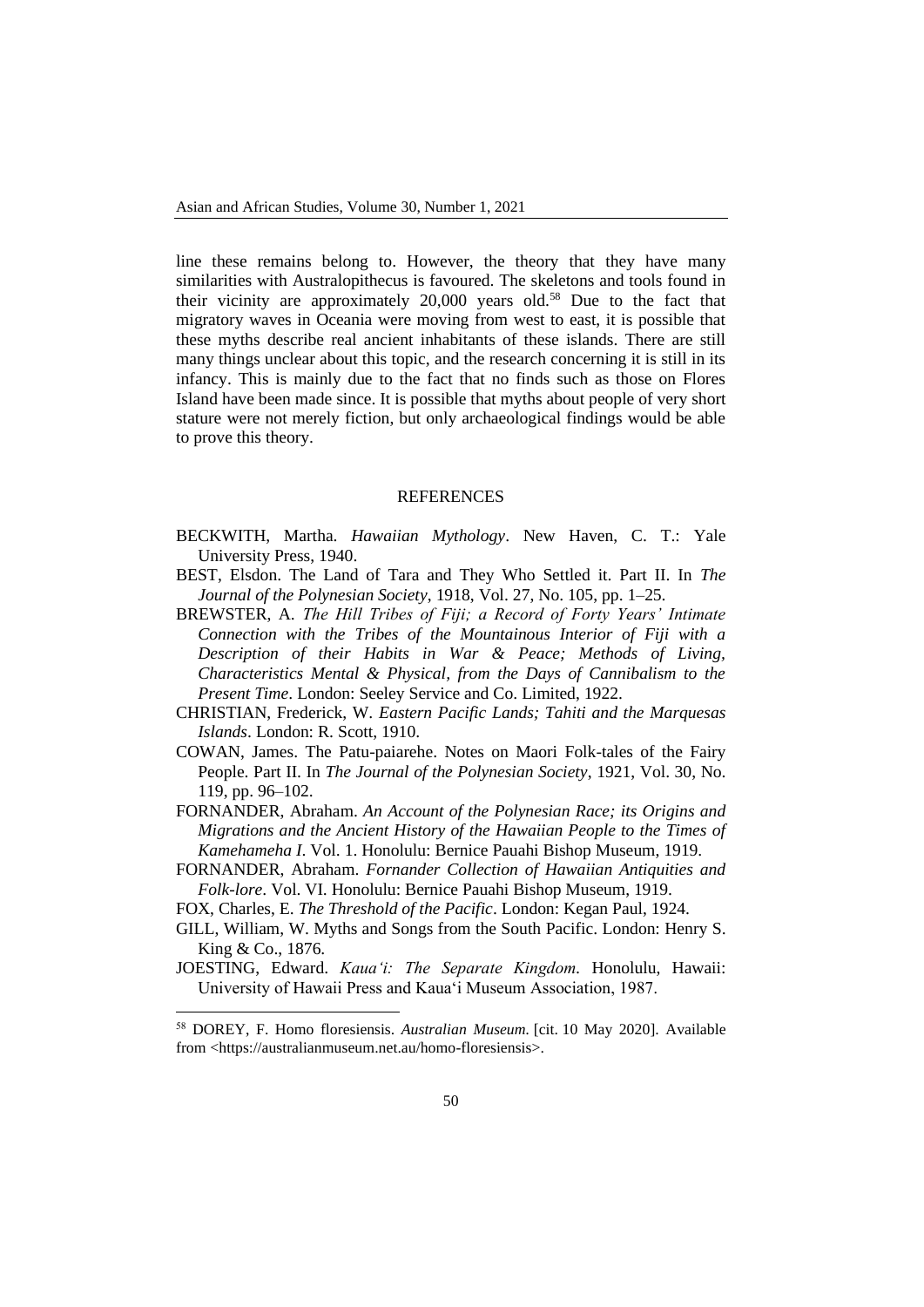Analysing the Motif of "Dwarf People" in Polynesian Mythologies. Mythical Builders

- KALAKAUA, David. *The Legends and Myths of Hawaii: the Fables and Folklore of a Strange People*. New York: Charles L. Webster & Co., 1888.
- KAMEHIRO, Stacy, L. *[The Arts of Kingship: Hawaiian Art and National](https://books.google.com/books?id=oQCJ3NkS2ncC)  [Culture of the Kalākaua Era](https://books.google.com/books?id=oQCJ3NkS2ncC)*. Hawaii: [University of Hawaii Press,](https://en.wikipedia.org/wiki/University_of_Hawaii_Press) 2009. <https://doi.org/10.1515/9780824874377>
- LUOMALA, Katherine. *The Menehune of Polynesia and Other Mythical Little People of Oceania.* Greenville, Ohio: Coachwhip Publications, 1951.
- LYDGATE, John, M. Legend of the Floating Island. A Kauai Version Narrated by Mrs. S. Polani, of Kapaa. In *Hawaiian Almanac and Annual*, 1924.
- LYDGATE, John M. The Affairs of the Wainiha Hui. In *Hawaiian Almanac and Annual*, 1913.
- LYDGATE, John M. The Winning of the Mu-ai-maia Maiden. In *Annual Report of the Hawaiian Historical Society for 1920.*
- RICE, William, H. *Hawaiian Legends.* Honolulu: Bernice Pauahi Bishop Museum, Bulletin 3, 1923.
- SMITH, Sidney P. *Hawaiki: The Original Home of the Maori; with a Sketch of Polynesian History The Papuan Race of Indonesia.* Christchurch: [Whitcombe and Tombs Limited,](http://nzetc.victoria.ac.nz/tm/scholarly/name-002884.html) 1904.
- Story of the Race of Menehunes of Kauai. In *Hawaiian Almanac and Annual*, 1921.
- STUEBEL, Oskar. *Samoanische Texte, Veröffentlichungen aus dem königlichen Museum für Völkerkunde*, 4 Bd., Berlin, Germany: Geographische Verlagshandlung Dietrich Reimer (Ernst Vohsen), 1896. pp. 59–246.
- TAYLOR, Richard. *Te ika a Maui, or New Zealand and Its Inhabitants*. London: [Wertheim and Macintosh,](http://nzetc.victoria.ac.nz/tm/scholarly/name-103026.html) 1855.
- The Legend of Kanehunamoku the Phantom Isle; Home of the Menehunes and Mu's. In *Hawaiian Almanac and Annual*, 1906.
- The Winning of the Mu-ai-maia Maiden. In *Annual Report of the Hawaiian Historical Society for 1920*. Paradise of the Pacific Press, Honolulu 1921. pp. 25–31.
- THRUM, Thomas G. Story of the Race of People Called the Menehunes, of Kauai. Hawaiian Tradition. In *The Journal of the Polynesian Society*, 1920, Vol. 29, No. 114, pp. 70–75.
- THRUM, Thomas, G. *Hawaiian Folktales; a Collection of Native Legends*. Chicago, A. C. McClurg&Co., 1907.
- THRUM, Thomas, G. Stories of the Menehunes. Hawaii the Original Home of the Brownies. In *Hawaiian Almanac and Annual*, 1895.
- THRUM, Thomas, G. Tales from the Temples. In *Hawaiian Almanac and Annual*, 1909.
- THRUM, Thomas, G. Who or What Where the Menehunes. In *Hawaiian Almanac and Annual*, 1929, pp. 83–88.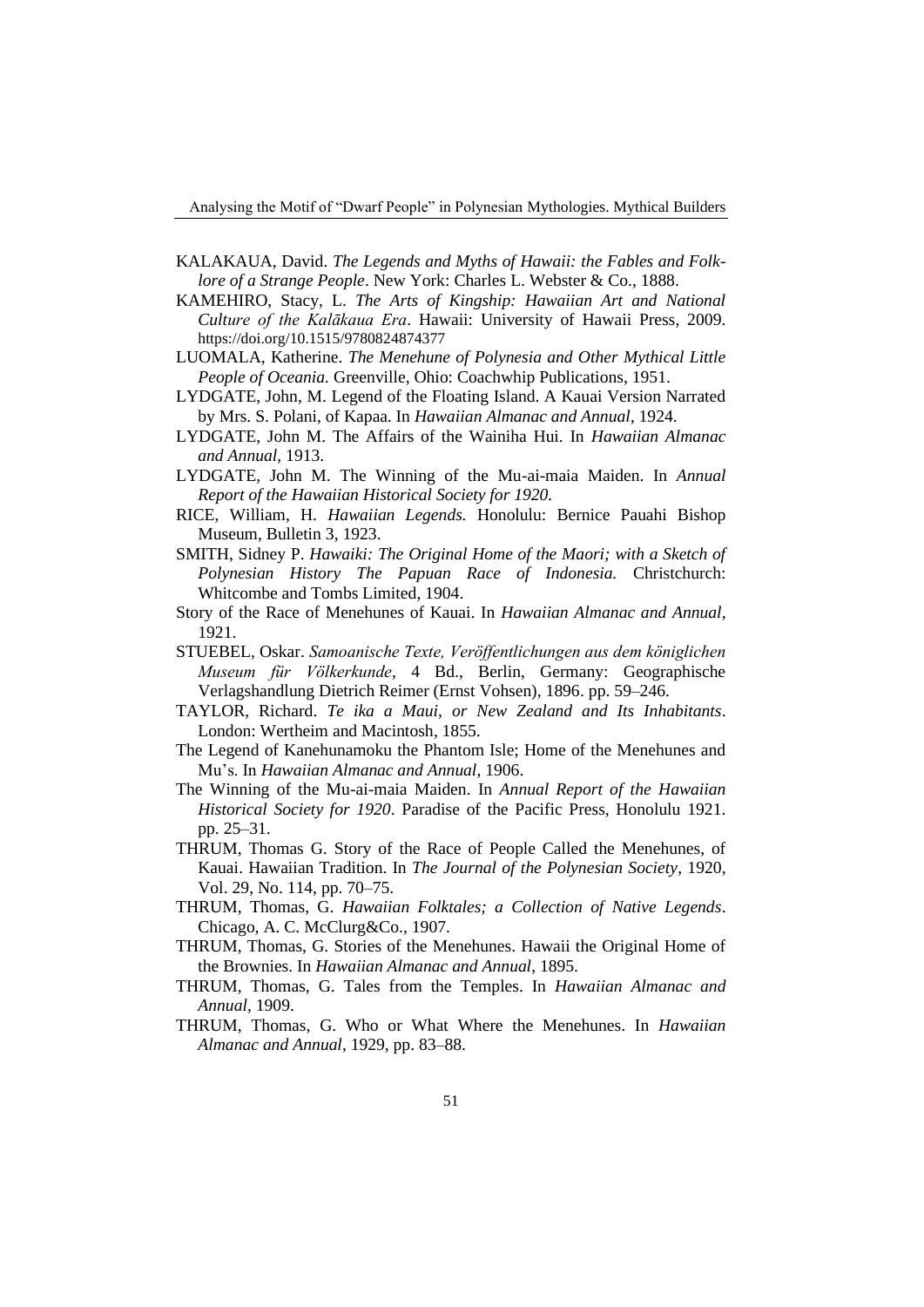- WESTERVELT, William, D. *Legends of gods and ghosts*. Boston: G. H. Ellis Press, 1915.
- [online] DOREY, Fran. Homo floresiensis. *Australian Museum.* [cit. 10 May 2020]. Available from [<https://australianmuseum.net.au/homo-floresiensis>](https://australianmuseum.net.au/homo-floresiensis).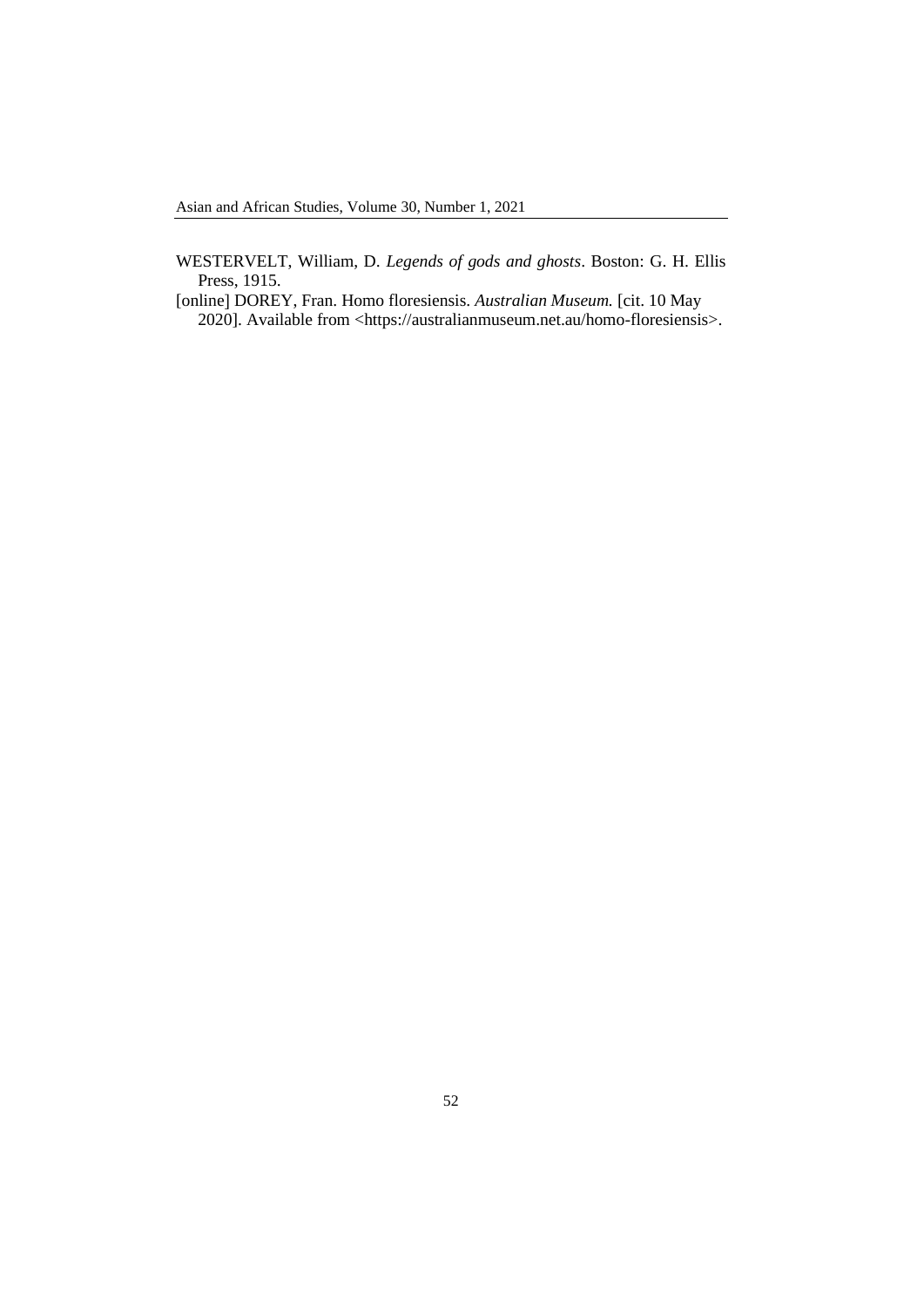

Bucková, Fig. 1. Mookini heiau, Hawai'i



Bucková, Fig. 2. Ili'ili'opae heiau, Molokai